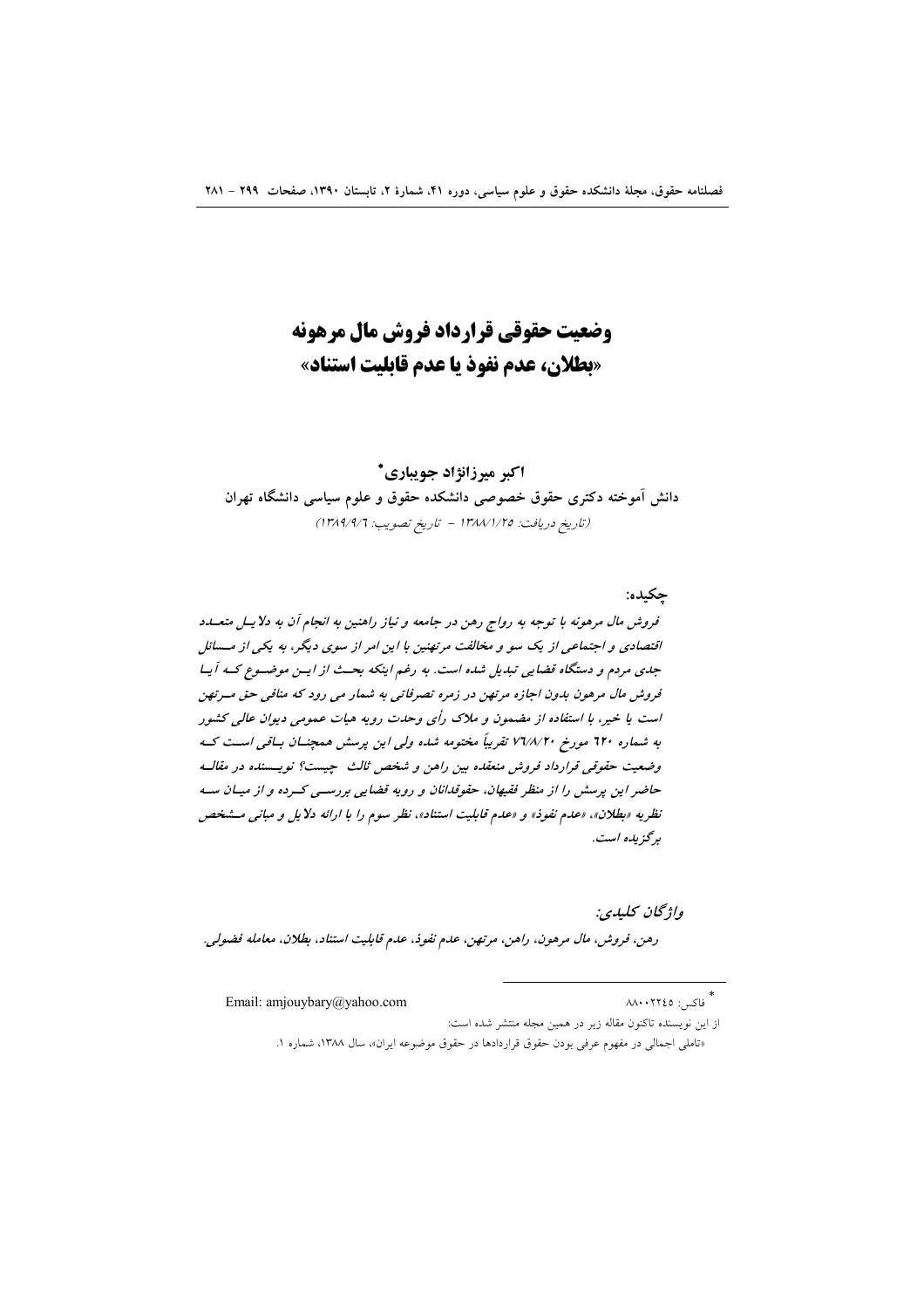#### مقدمه

از دیرباز نزد فقیهان، حقوقدانان و حتی دادگاههای ما هنگام رویارویی بـا قـرارداد فـروش مال مرهونه تنها این پرسش بنیادین مطرح بوده است که آیا اساساً فروش مال مرهونه از ســوی راهن منافـاتي بــا حــق مــرتهن دارد يــا خيــر؟ پرســشي كــه منــشأ اختلافــات فــراوان شــده و صف بندی هایی را در میان فقهاء، حقوقدانان و محاکم یدید آورده است:

١- گروهي از فقهـاء اماميــه (شـهيد ثـاني، بـي تـا، ص٣٣ انـصاري، ١٤١١، ص ١٨٤؛ ميـرزاي نـائيني، ١٤٢١، ص ٣٢٧: حسینی عاملی، بی تا، ص١١٥؛ محقـق حلـی، ١٤٠٩، ص ٣٣٦؛ میـرزای قمـی، ١٣٧١، ص ٤٥٠؛ موسـوی خمینـی، ١٣٦٨، ص ٣٨٦) و حقوقدانان (عبده بروجردي، ١٣٨٠، ص ٣٦٣؛ محمدي و صفيان، ١٣٨٦، ص ٢٨٧؛ حـائري شــاه بــاغ، ۱۳۸۲، ص ۱۹۵) همچنین برخی دادگاهها(رأی شعبه ۱٤ دیوان عالی کشور که در تعــارض بــا رای شعبه ۲۱ دیوانعالی کشور طی رای وحدت رویه شماره ۲۲۰ به تاریخ ۷٦/۸/۲۰ مورد تائیـد و ابرام هیات عمومی دیوان عالی کشور قرار گرفته است)` معتقدند فروش مال مرهونه منافی حق مرتهن بوده و راهن بدون اجازه مرتهن حق انجام اینگونه تـصرفات را نـدارد کـه باعـث زوال مالکت مے شود.

٢– عدماي ديگر از فقهاء (حکيم،١٣٧١، ص٣٨٧: خوئي، ١٤١٢، ص ٢١١) و حقوقدانان (امـام ِ, ١٣٦٦، ص ۳٦٩؛ کاتوزیان، ١٣٦٤، ص ٥٨٢، جعفری لنگـرودی، ١٣٨٢، ص ٤٠٤<sup>٢</sup> هـمچنین بو خبی دیگــر از دادگاههـــا (رای شعبه ۲۱ دیوان عالی کشور که در تعارض بـا رای شـعبه ۱٤ دیـوان عـالی کـشور مـورد ابـرام قضات هیات عمومی دیوان عالی کشور در رای وحدت رویه شماره ٦٢٠ به تاریخ ٧٦/ ٨/٢٠ قرار نگرفته است)<sup>۲</sup> معتقدند که چون حق مرتهن بر عین مرهونه یک حق عینی بوده و در برابر همه قابل استناد است و هیچ قرارداد بعدی میان راهن و شخص ثالث ایـن تـوان را نـدارد کـه حقوق مکتسبه و مقدّم مرتهن بر مال مرهونه را از بــین ببــرد لــذا فــروش مــال مرهونــه اساســاً منافاتی با حق مرتهن ندارد.<sup>٤</sup>

اما باید دانست پرسش بنیادین دیگری نیز به هنگام مواجهه با این قـرارداد وجـود دارد کـه به نظر میرسد ابعاد و جزئیات آن از سوی بیشتر فقهاء و حقوقدانان مـورد غفلـت واقـع شـده است. نکتهای که چنانچه درست تبیین و تحلیل شود مـی توانــد گــره گــشای بخــشی وســیع از

١. مذاکرات و آرای هیات عمومی دیوان عالی کشورسال ٧٦،١٣٧٨،ص ٤٣٤.

۲. البته لازم به ذکر است که مرحوم امامی و دکتر لنگرودی برآنند که راهن در صورتی می تواند مال مرهونه را بفروشد که در قرارداد خویش به حق مرتهن تصریح کند؛ به اصطلاح آن را با قید و حفظ حقوق مرتهن بفروشد.

۳. مذاکرات و آرای هیات عمومی دیوان عالی کشور،همان.

٤. هر چند استاد كاتوزيان، با وجود اعتقاد نظرى به نظريه جواز، با استناد به مفاد ماده ٢٦٤ قانون قـديم أئـين دادرسـي مـدني مصوب سال ۱۳۱۸، لحن ماده ۳٤ مكرر قانون ثبت (اصلاحي مورخ ٥١/١٠/١٨)، مفاد ماده ٢٢٩ قانون امور حسببي و شـهرت ميان فقهاءاماميه سرانجام نظريه عدم جواز بيع مال مرهونه را ترجيح دادهاند(١٣٦٤، ص ٥٨٤).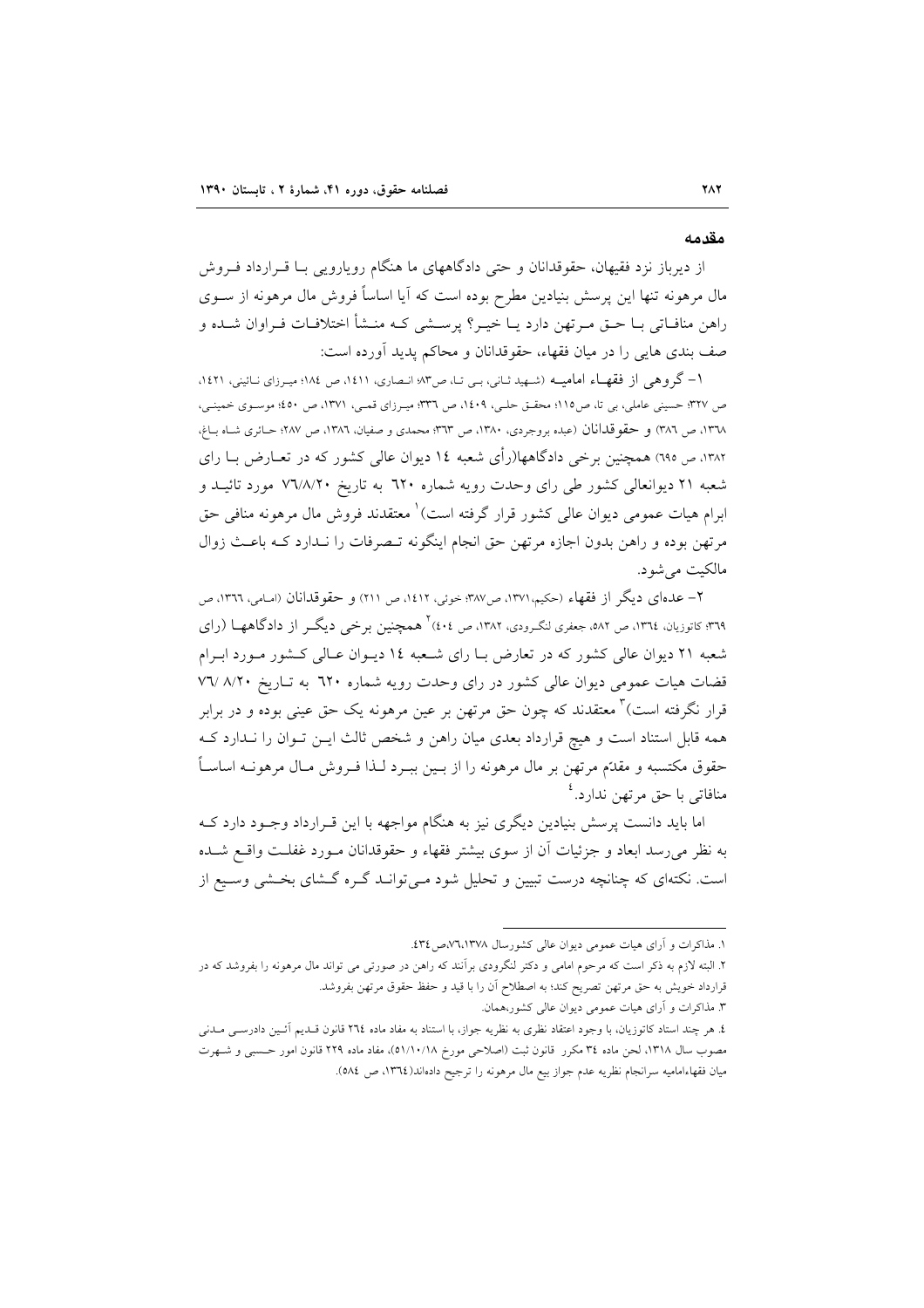مشکلات مردم و دستگاه قضایی شده و دستاوردها و پیامدهای اقتـصادی و اجتمـاعی مناسـب بدنبال بیاورد. پرسش مورد نظر آن است که قرارداد فروش مال مرهونه را با فرض قبول تنــافی و ناسازگاری آن با حق مرتهن، چگونه بایـد تحلیـل کـرد؟ آیـا بایـد معتقـد بــه بطـلان چنـین قراردادی بود یا ادّعا کرد قرارداد مزبور به جهت برخورد با حقـوق اشـخاص ثالـث غيـر نافـذ است؟ در صورت اخیر آیا می توان گفت عدم نفوذ در این فرض بـه معنـای مرسـوم خــود در معاملات فضولی بکار نرفته و بیشتر به مفهوم عدم قابلیت استناد نزدیک است؟

ممکن است پاسخ ساده به نظر برسد؛ آنطور که بیشتر فقیهان (شهید ثانی، بـی تـا، ص ۸۳ انـصاری، ١٤١١، ص ١٤٪ میرزای نائینی، ١٤٢١، ص ٣٢٧؛ حسینی عاملی، بی تا، ص ١١٥؛ محقق حلی، ١٤٠٩، ص ٣٣٦؛ میرزای قمـی، ١٣٧١، ص ٤٥٠؛ موسـوى خمينـي، ١٣٦٨؛ ص ٣٨٦) و حقوقــلمانان (امـامي، ١٣٦٦، ص ٣٧٠؛ عبـده بروجـردي، ١٣٨٠، ص ٣٦٣، حائري شاهباغ، ١٣٨٢، ص ٢٩٥؛ كاتوزيان، ١٣٦٤، ص ٥٨٤) بــه اجـمــال گفتــه|نـــد و در رأى وحـــدت رویه شماره ٦٢٠ به تاریخ ٧٦/٨/٢٠ هیئت عمومی دیوان عالمی کشور نیز به نحو کلبی و بــدون ورود در جزئیات و تبیین آثار و احکام موضوع آمده است، چنین معاملهای موقــوف بــه اجــازه مرتهن بوده و به اصطلاح غیر نافذ است. ولی به عقیده نویسنده تأمّل در اجزاء و آثــار مختلــف این قرارداد ابهامها و پرسشهای فراوان را بر خواهد انگیخت و دفاع از نظریــه عــدم نفــوذ بــه معنای مصطلح را دشوار خواهد ساخت. پیش از هر چیز باید توجـه داشـت کـه ٍ در بحـث از قرارداد فروش مال مرهونه دو مصلحت و دغدغه به ظاهر متعارض و در واقع متزاحم در برابـر محاکم مطرح است که تأمین هر دو عقلاً و منطقاً ضروری به نظر می رسد:

نخست اینکه حق مرتهن بر مال مرهونه که با رعایت تمام شرایط قانونی و با هـدف ایجـاد آرامش و اطمینان از وصول طلب مستقر شده است، بایــداز تعـرض و تجــاوز اشــخاص دیگــر بویژه راهن مصون بماند. دیگر آنکه رهن مال از سوی راهن بی جهت و بدون دلیـل منطقــی و حقوقی موجب سلب یا تحدید آزادی تصرف وی و حبس بیهوده اموال و بازمانـدن دارائـی او از گردش اقتصادی نشود. بی گمان هر تحلیلی که ارائه می شود باید در جهت تـامین و تحقـق اين دو مصلحت و دغدغه مهم باشد.

به نظر میرسد مهم ترین پرسشهای قابل طرح راجع به این قرارداد را می توان به شرح زیر بر شمر د:

۱- آیا هر یک از فروشنده (راهن) یا خریدار می تواند ابطـال قـرارداد فـروش را از دادگـاه بخواهد؟ يا فقط مرتهن است كه حق دارد ابطال آن را از دادگاه تقاضا كند؟

۲– قرارداد فروش مال مرهونه با قید تعهد به تأدیه و تسویه دین و فـک رهــن و یــا بــدون وجود چنین تعهدی از حیث امکان ابطال چه تفاوتی با هم دارند؟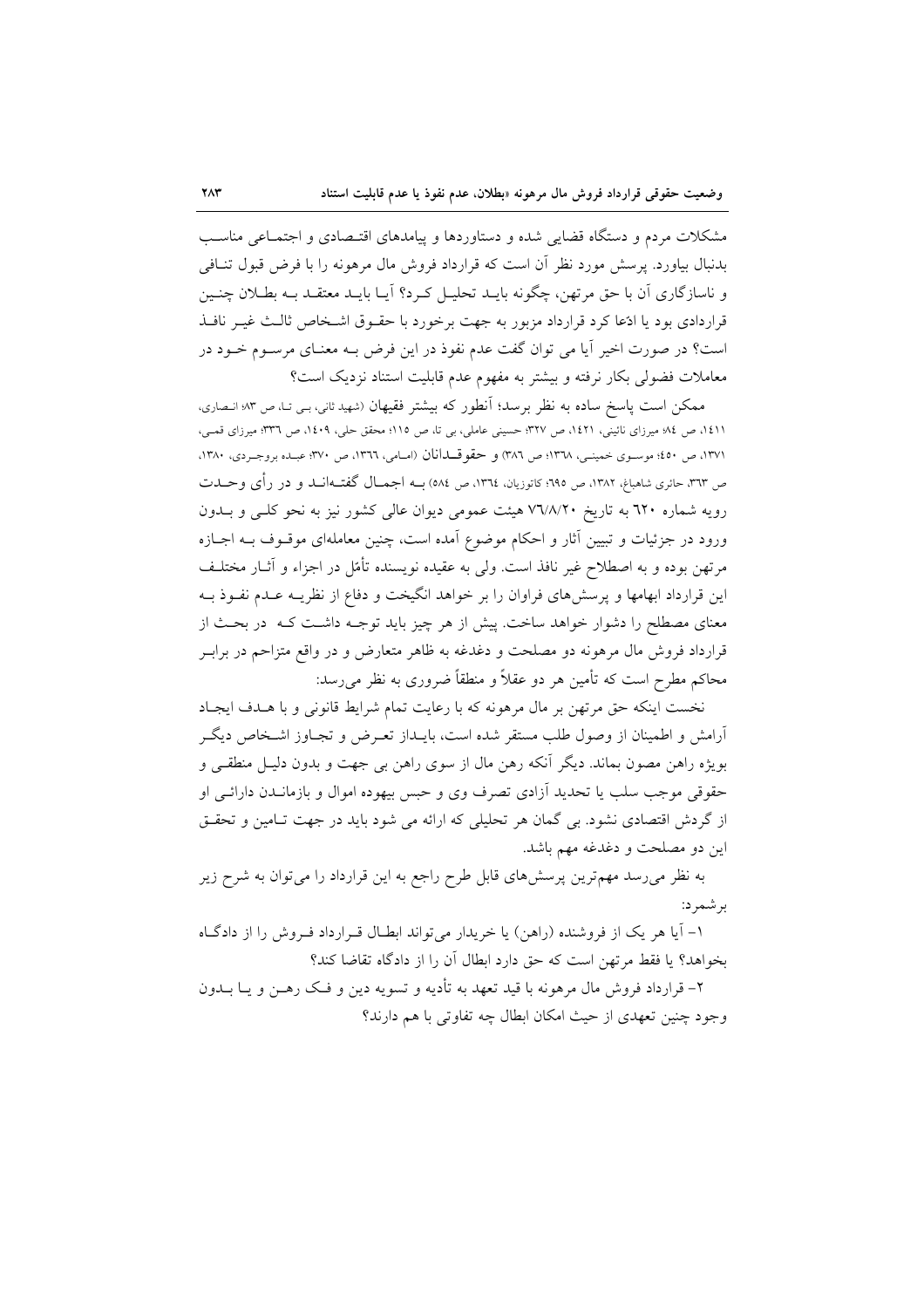۳- در صورتی که دادگاه بنا به درخواست مرتهن حکم قطعـی بـه ابطـال قـرارداد فـروش بدهد و یا مرتهن طی نامه یا با ارسال اظهار نامهای قرارداد فـروش عـین مرهونـه را رد کنـد و سپس خریدار یا راهن و یا حتی شخص ثالثی کلیه طلب مـرتهن را پرداخـت نمایـد، قـرارداد فروش منعقده ميان راهن و خريدار چه وضعيت حقوقي پيدا مي كند؟

٤– آيا اعتقاد به بطلان قرارداد فروش مال مرهونه با وجود فک رهن يا اسقاط و ابراء ديــز فقط به دلیل رد قبلی معامله از سوی مرتهن، معقول و منطقی بوده و با غرض و هدف مقـنن و حتى قصد مشترك طرفين عقد رهن سازگار است؟

٥- دادگاه در مورد خواسته خريدار مبني بر الزام فروشنده (راهن) بــه فــک رهــن و ســيس تنظیم سند بنام او چه تصمیمی باید بگیرد؟

٦- صدور حکم بر الزام راهن (فروشنده) به فک رهـن و سـيس تنظـيم سـند کـداميک از موازين و اصول حقوقي و عقلي را به خطر مي|ندازد؟ آيا همين الزام و فشار موجب تسريع در پرداخت طلب مرتهن نمی شود که مال مورد بحث اساساً برای تضمین وصول آن به رهـن داده شده است؟

۷– آیا با توجه به پرسش های فوق نباید گفت که مقصود از عدم نفوذ قرارداد فروش مـال مرهونه، عدم نفوذ به معنای مصطلح و مرسوم آن نبوده بلکه منظور اینست که قرارداد مزبور در برابر مرتهن كه داراي حق عيني و حق تقدم نسبت به مال مرهونه است، غير قابل استناد است؟

در نوشتار حاضر ابتدا جایگاه موضوع نزد فقیهان و حقوقدانان و نظر مشهور آنـان در ایــن باره بررسی شده و سپس نظر منتخب نویسنده که خلاف نظر مشهور بوده و با تکیه بـر مفهــوم عدم قابلیت استناد، در صدد اثبات صحت قرارداد فروش مال مرهونـه میـان راهـن و خریـدار بر آمده، مورد مطالعه قرار گرفته است.

### گفتار اول: جايگاه موضوع در فقه اماميه

همانطور که در مقدمه گفته شد، بیشتر فقهیان صرفاً به ذکر ممنوعیت فروش مال مرهونه از سوی راهن و غیر نافذ یا موقوف بودن آن به اجازه مرتهن بسنده کردهاند ولـم عـدهای از آنهـا هم با دقت و تفصیل بیشتر به این موضـوع پرداختــه و بــه برخــی از جزئیــات مــسأله تــصریح کردهاند که اینک به نقل و بررسی آنها میپردازیم: صاحب مفتاح الکرامه پس از بیان نظر علامه در کتاب قواعد مبنی بر اینکه تـصرف راهــن در عــین مرهونــه باطــل نیــست بلکــه غیــر نافــذ (موقوف) است، ٰ خود نیز همین نظر را برگزیده و تصریح میکند کـه صـاحب النهایــه، جــامع الشرايع، غايه المرام، ايضاح النافع، الرياض، مسالك، الكفايه نيز بر همين عقيدهاند(حسيني عـاملي ،

١. فلو بادر احدهما بالتصرف لم يقع باطلا بل موقوفا.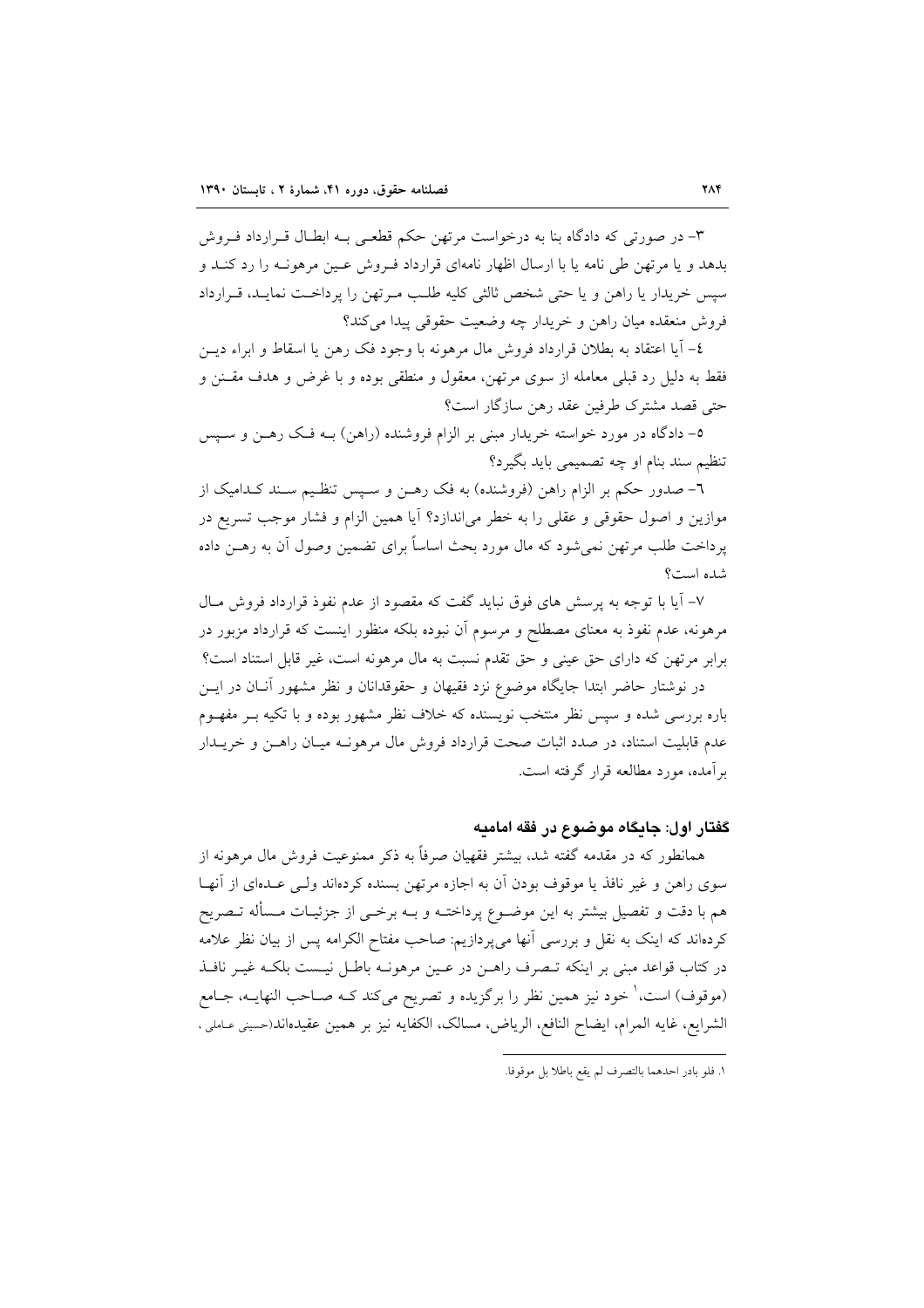بی تا ص١١٦). دقت در عبارات این فقیه نشان میدهد که نزد بیشتر فقهاء دعوی بر سر بطلان و عدم نفوذ قرارداد بوده است و آنان با مفهوم عدم قابليت اسـتناد انـس چنـدان نداشـته اسـت؛ ' شهید ثانی هم صرفاً تصریح میکند که این قرارداد غیر نافذ است و بـه جزئیـات نمـیپـردازد (شهید ثانی، بی تا، ص ۸۳). شیخ انصاری نیز بخش اعظم بحث خـود را در کتـاب مکاسـب بــه رد دلایل طرفداران نظریه بطلان اختصاص داده و با تکیه بر عمومات، اجماع و روایاتی که ظهـور در منع از تصرف راهن بصورت استقلالي دارد معتقد به عدم نفوذ عقد يا همان عقـد موقــوف است (شیخ انصاری،۱٤١١،ص ١٨٤)؛<sup>۲</sup> علاوه بر این شیخ به نکات<sub>ی</sub> اشاره میکند که بــه حــق حــاکـی از توجه دقیق وی به تفاوت مفهوم عدم نفوذ در بحث فروش مـال مرهونـه و معـاملات فـضولي است. وی پس از طرح این پرسش که آیا مرتهن پس از رد قرارداد فروش میتواند آن را اجازه كند، تصريح مي كند در اين باره دو نظر قابل طرح است:

نخست اینکه معنای رد معامله، صرف نظر نکردن از حق یا طلب از سوی مـرتهن اسـت و مرتهن نیز همیشه می تواند حق خود را ساقط کند وانگهی این رد با رد معامله فضولی شـباهت ندارد زیرا اجازه دهنده یا رد کننده در معامله فضولی طرف عقد است که طبعـاً بــا اعــلام رد از سوی وی قرارداد باطل می شود در حالی که مرتهن نسبت به قرارداد فروش منعقده میان راهـن و خريدار، بيگانه يا به تعبير حقوقي ثالث تلقى مى شود. لذا بـا وجـود رد قبلـي، اجـازه ممكـن است و قرارداد فروش مال مرهونه را از این حیث نباید تابع مقررات معامله فضولی دانست.

نظر دیگر آنکه چون ایجاب مؤثر و معتبر فقط با رضای راهن و مرتهن محقق میشود و در واقع رضای هر کدام جزیبی از ارکان ایجاب مزبور است لذا همانند رد مالک در معامله فضولی، رد مرتهن نیز باعث بی اعتباری ایجـاب و نتیجتـاً قـرارداد منعقـده مـیشـود (شـیخ انـصاری،۱٤۱۱، ص ١٨٩). در جایی دیگر این فقیه تیزبین پس از ذکر نظر عدهای از فقهاء مبنی بر اینکـه سـقوط حق مرتهن از طریق اسقاط، ابراء یا به هر وسیله دیگر، پس از اعلام رد معامله از سوی مرتهن، تأثیری در قرارداد فروش مال مرهونه ندارد و موجب تصحیح و احیاء آن نمــی شــود، تــصریح مي كند با توجه به عموم ادلهاى نظير «اوفوا بالعقود» و «الناس مسلطون على اموالهم»، همچنـين از اّنجا که دلیل عدم نفوذ قرارداد برخورد با حق مرتهن به عنوان مانع ً و مزاحم است و طبعـاً با از بين رفتن عنصر مزاحم و مانع بايد سبب يا مقتضى تأثير خود را بگذارد"، لذا بايــد معتقــد

١. لو باع احدهما بدون الاذن توقف على اجازه الأخر.

٢. هو كونه موقوفاً و هو الاقوى للعمومات السليمه عن المخصص، لان معقد الاجماع و الاخبار الظاهره في المنع عن التـصرف هو الاستقلال.

٣. و انما هو من جهه المانع فاذا زال اثر المقتضى؛ وى تعبير ديگرى نيز از اين مطلب دارد كه چنين است" انه من جهه مزاحمه حق المرتهن الذي هو اسبق فاذا زال المزاحم وجب تأثير السبب.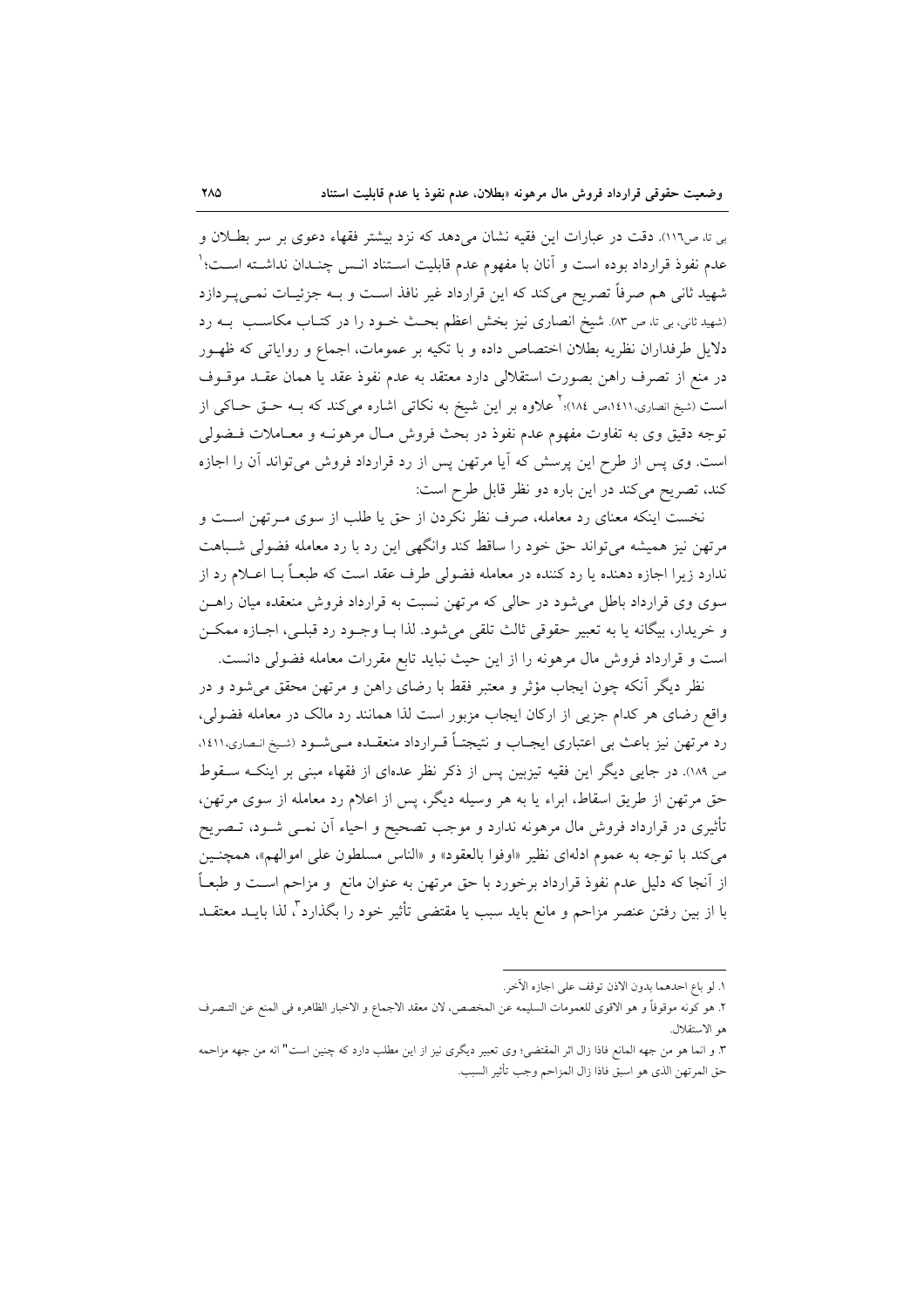بود که قرارداد فروش مال مرهونه در صورت سقوط حق مرتهن به حیات خود ادامه می دهد و رد قبلی آن از سوی وی باعث بی اعتباری آن نمی شود (شیخ انصاری، ۱٤١١، ص ۱۹۰).

میرزای نائینی نیز پس از بحث مفصل راجع به عدم پذیرش نظریه صاحب مقـابس الانــوار مبنی بر بطلان و دفاع از نظریه عدم نفوذ، تصریح می کند که هرگاه ذیحق اجازه دهد یا به هــر طریق نظیر فک رهن یا ابراء دین از سوی مرتهن، مانع برطرف شـود، قـرارداد تنفیـذ مـیشـود (میرزای نائینی،۱٤٢۱، ص۳۳۰)؛ ٰ اما ایشان برخلاف شیخ انصاری معتقد است اجازه پــس از اعــلام رد از سوی مرتهن تأثیری ندارد ٔ چرا که رد موجب بطلان عقد میشود(میرزای نـائینی، ۱٤۲۱، ص۳۳۳)، هر چند بطور دقیق مشخص نمی سازد که آیا فک رهن، یا اسقاط حق پــا ابـراء دیــن از ســوی مرتهن، که امری مستقل از اجازه است،هم پــس از اعــلام رد تــأثیری در قــرارداد قبلــی دارد و موجب نفوذ أن مي شود يا خير؟. مرحوم خوئي اعتقاد دارد اساساً بيع مـال مرهونــه منافــاتـي بــا رهن ندارد بدليل اينكه اولأ،اجماع منقول مبنى بر عدم جواز بيــع بــا فــرض قبــول حجيــت اَن وجود ندارد. ثانياً، حديث نبوي «الراهن و المرتهن ممنوعان من التصرف» هم از لحـاظ سـند و هم از لحاظ دلالت ضعيف است و شهرت هم موجب جبران ضعف روايت نمـي شـود. ثالثـاً، مفهوم رهن كه عبارت است از اينكه عين مالي وثيقه دين ديگرى باشد نيز منافاتي با بيــع مــال مرهونه ندارد. چرا که می توان در قرارداد شرط کرد که مبیع آزاد نبوده و متعلـق حـق دیگـری است و باید فک شود. بدیهی است در صورت عدم فک، مشتری خیـار تخلـف شـرط خواهـد داشت و حتی اگر شرط هم نشده باشد، مبیع معیوب فرض شده و مشتری مـیتوانـد از خیـار عیب استفاده کند (حـویی ١٤١٢، ص ٢١١). با این حال، ایشان موضوع را در فرض تنافی نیز بررسی كرده و البته بدون اشاره به مفهوم قرارداد غيرقابل استناد همانند شـيخ انـصارى، اجـازه مـرتهن پس از رد را نیز مؤثر میداند؛ زیرا علاوه بر دلایلی که آن فقیه بزرگ گفتهاند، دلیل عــدم تــأثیر اجازه پس از رد در معامله فضولی نیز اجماع است و بدیهی است این دلیل باید به مورد متـیقن که همان فرضی است که اجازه و رد از سـوی مالـک بـه عنـوان یکـی از طـرفین عقـد اعـلام می شود، محدود گردد و شامل مورد بحث که اجازه و رد از سوی کسی اعـلام مـی گـردد کـه مالک نیست (مرتھن) نشود(خویی، ص ۲۱۹).

بررسی آراء این دسته از فقهاء نشان میدهد که از میان سه نظریه بطلان، عدم نفوذ و عـدم قابلیت استناد، نظریه نخست از سوی بیشتر فقهاء رد شده و به نظریه سوم نیز توجهی نـشده و مشهور، نظریه دوم یعنی عدم نفوذ را برگزیده است؛ هر چنـد عـدهای از آنهـا بــه درسـتی بــه تفاوت میان عدم نفوذ در معامله فضولی و بیع مال مرهون توجه کرده و از برخی قواعد اجبازه

> ١. اذا اجاز من له الحقِّ ينفذ التصرف، بل لو ارتفع المانع بفكِّ الرهانه او ابراء المرتهن صحَّ بيع الراهن. ٢. فبعد الردّ لا تؤثر الاجازه ثانياً.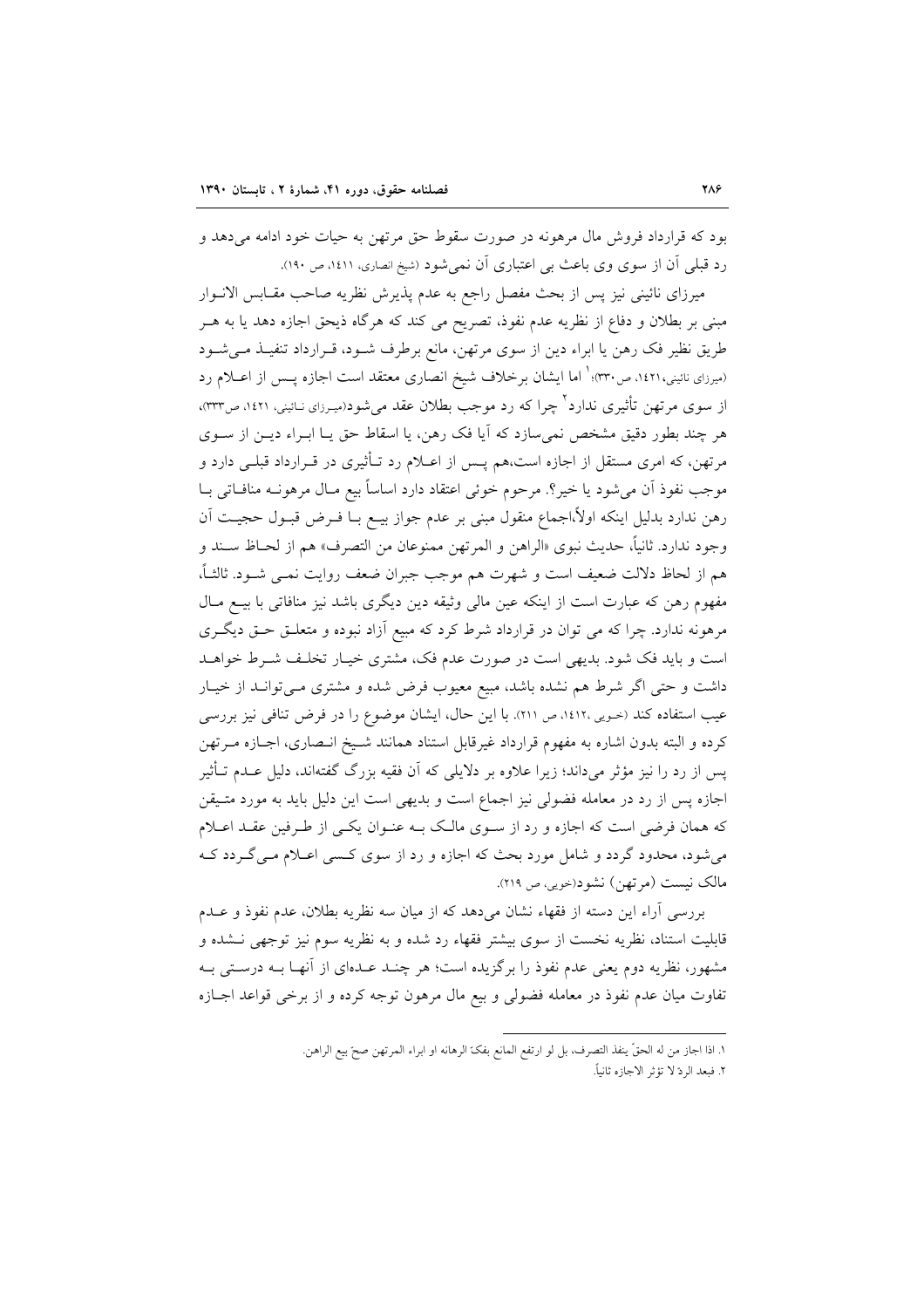در معامله فضولی عدول کردهاند؛ مثل اینکه در بیع مال مرهون اجـازه مـرتهن را بـا وجـود رد قبلی مؤثر دانستهاند. در هر حال اعتقاد به ایــن تفــاوت نــشان دهـنـده آن اســت کــه در تحليــل وضعیت حقوقی قرارداد فروش مال مرهونه و نقش اجازه مرتهن در آن، نباید کاملاً موضـوع را از منظر قواعد معامله فضولی مورد بررسی قرار داد.

# گفتار دوم: جايگاه بحث درحقوق ًموضوعه ايران الف– موضع حقوقدانان

با توجه به مفاد ماده ۷۹۳ ق. م. که مقرر می دارد «راهن نمیتواند در رهن تصرفی کند ک منافی حق مرتهن باشد مگر به اذن مرتهن» بدیهی است در بحث از قرارداد فروش مال مرهونه نباید در نوشتههای حقوقدانان از نظریه بطلان سراغی گرفت. بخش عمده آراء حقوقدانان ناظر به سازگاری یا عدم سازگاری فروش مال مرهونه با حق مرتهن است. ولی پس از قبول تنــافی، تقریباً همگی از نظریه عدم نفوذ دفــاع کــردهانــد(اسـامی، ١٣٦٦، ص ٣٧٠؛ عبـده بروجـردی، ١٣٨٠، ص ٣٦٣؛ حائري شاهباغ، ١٣٨٢، ص ١٩٩: جعفري لنگرودي، ١٣٤٩، صـص ١٠٠ و ١٠١؛ كاتوزيــان، ١٣٦٤، ص ٥٨٤). نكتــه قابــل توجه این که در این نوشته ها از نظریه عدم قابلیت استناد، نشانی دیده نمی شود؛. البتـه عـدهای از این حقوقدانان همانند تعدادی از فقهاء به تفاوت میان عدم نفوذ در بیع مال مرهونه و معامله فضولي توجه نشان داده و آن را يذيرفتهاند و عدماي نيز ايـن تفــاوت را انكــار كــرده و مــدعى شدهاند که بیع مال مرهونه از هر جهت تابع مقررات معامله فضولی است که اینک بــه بررســی اجمالی بخشی از آراء این حقوقدانان میپردازیم.

دکتر کاتوزیان با وجود اینکه از لحاظ نظری بیع مال مرهونه را منافی رهن نمیداند ولی بـا تکیه بر برخی مواد قانونی نظیر ماده ٢٦٤ ق. آ. د. م سابق، ماده ٢٢٩ قانون امور حسبی و مـاده ٣٤ مكرر قانون ثبت(اصلاحي ٥١/١٠/١٨) و همينطـور شـهرت ميـان فقهـاي اماميـه بيـع مـال مرهونه را غیر نافذ میداند و تصریح میکند «معاملهای که بدین ترتیب انجـام مـیشـود، خـواه مطلق یا با قید حق مرتهن باشد، در حکم فضولی است»(کاتوزیـان،۱۳۶٤، ص ٥٨٤). مرحوم امامی نیز معتقد است اگر چه بیع مال مرهونه از سوی مالک صورت میگیرد، ولی چون مورد آن متعلـق حق غیر است و در انتقال، حق او رعایت نشده، در حکم فیضولی است (امامی،١٣٦٦، ص ٣٧٠). عده ای دیگر از حقوقدانان نیز این نظر را تأیید و تصریح کردهاند که هر وضعیتی کـه بــر یــک عقد غیرنافذ حاکم است عیناً بر بیع مال مرهون نیز به عنوان مصداقی از عقد غیر نافــذ مترتــب خو اهد بو د(محمدي و صفيان، ١٣٨٧، ص ٢٧٤).

استاد دکتر جعفری لنگرودی بیش از دیگران بـه تفـاوت میـان احکـام عـدم نفـوذ در بیـع مرهونه و معامله فضولي توجه نشان داده، هر چند وي نيز به مفهوم عدم قابليت استناداشــارهاي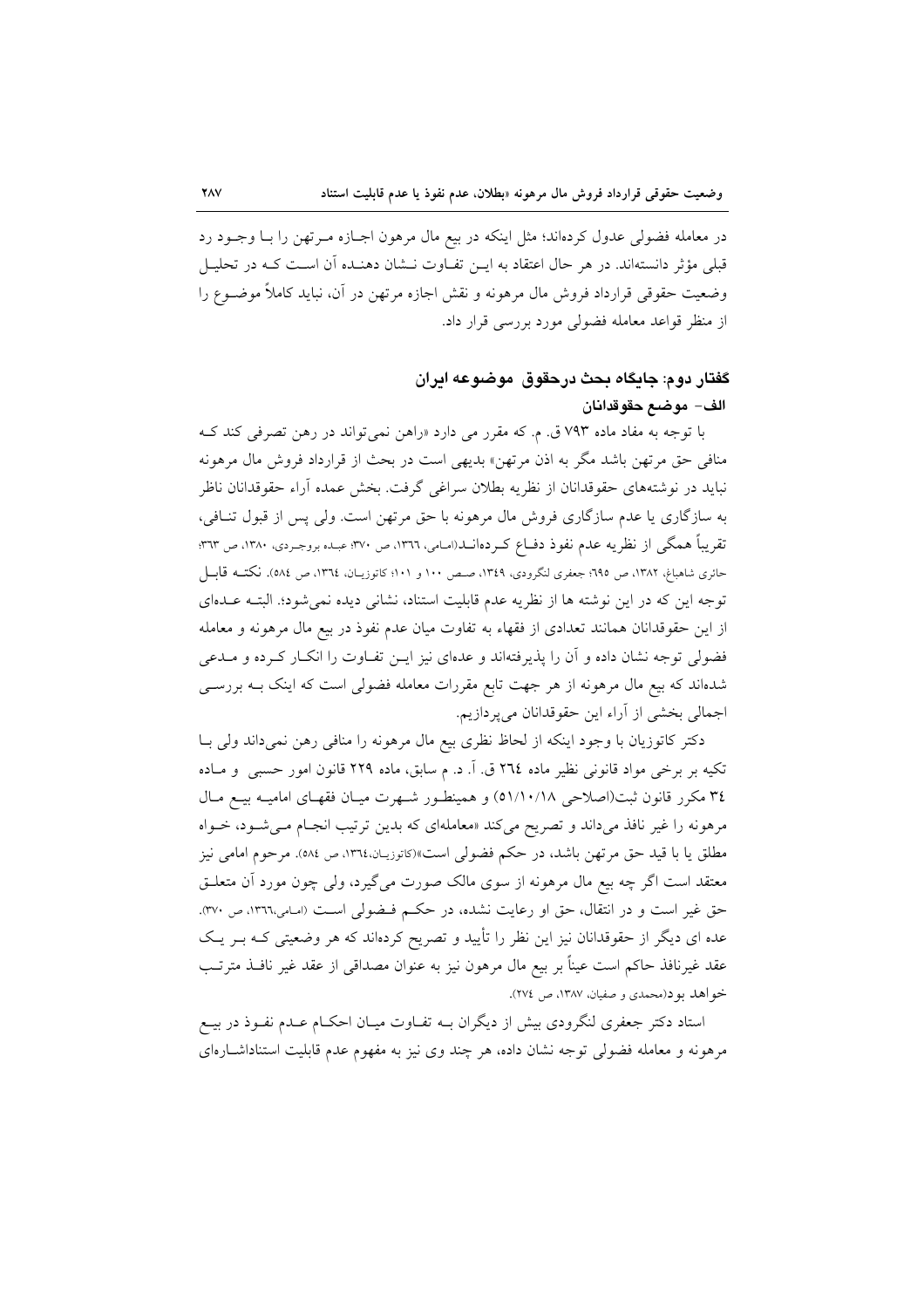نكرده است. ايشان در بخشى از كتاب حقوق مدنى (رهن- صلح) خود مى گويد «از آثـار عقــد فضولی این است که هرگاه ذی نفع آن را رد کند باطل می شود حال اینکه در مورد عقد راهـن فضولي تحقيق اين است كه رد مرتهن تأثيري ندارد و عقد مزبور به حال موقوف باقي مي ماند و هرگاه راهن به نحو دیگری از دین برائت حاصل کـرد و رهینــه بـرای اداء دیــن مــرتهن بــه فروش نرفت به محض فک رهن، خود به خود عقد فضولی راهن نافـذ مـی شـود؛ زیــرا بــرای حفظ حق مرتهن، موقوف بودن عقد فضولي راهن كافي است و روح مـاده ٧٩٣ ق. م. شـامل اين مورد هم مي شود. در فقه هم نصبي برخلاف اين نظر ديده نمي شود و حديث "لا ضرَّر و لا ضرار" مؤيد اين نظر است» (جعفري لنگرودي،١٣٤٩، ص ١٠٥). دقـت در عبــارات ايــن حقوقــدان بــه وضوح روشن می سازد از نظر وی قرارداد فروش مال مرهونه بین طرفین معتبر اسـت و صـرفاً در برابر مرتهن ً با مانعی مواجه است که هرگاه زائل شود، قرارداد بدون هیچگونه مــشکلی بــه حیات خود ادامه می دهد، هر چند مرتهن این قرارداد را قبلاً رد کرده باشــد. ایــن نویــسنده در کتاب دیگر خود این تفاوت را با بکارگیری عبارت «عقد شبه فضولی» برای قرارداد فروش مال مرهونه و موارد مشابه آن، نظیر وصیت مازاد بر ثلث، نـشان داده اسـت (جعفـرى لنگـرودى، ١٣٨٢، ص ۸۰).

### ب- رويه قضايي

در محاکم نیز بخش عمده اختلافات، همانند أنچه در نوشته های حقوقدانان و فقهـاء أمـد، ناظر به این بحث است که آیا بیع مال مرهونه اساساً منافاتی با حق مرتهن دارد یا خیــر؟ جلــوه عمده این اختلاف نیز در رأی وحدت رویه شــماره ٦٢٠ بــه تــاریخ ٧٦/٨/٢٠ هیئــت عمــومی دیوان عالی کشور به این شرح دیده می شود: «مطابق مـواد قـانون مـدنی گرچـه رهـن موجـب خروج عین مرهونه از مالکیت راهن نمیشود، اما برای مرتهن نسبت به مال مرهونه حق عینـی و حق تقدم ايجاد مي كند كه مي تواند از محل فروش مال مرهونه طلب خود را استيفاء كنـد و معاملات مالک نسبت به مال مرهونه در صورتی که منافی حق مرتهن باشد نافذ نخواهـد بـود، اعم از اينكه معامله راهن بالفعل منافي حق مرتهن باشد يا بالقوه. بنا بر مراتب مذكور در جـايي که بعد از تحقق رهن، مرتهن مال مرهونه را به تصرف راهـن داده، اقـدام در زمينـه فـروش و انتقال سرقفلی مغازه مرهونه به شخص ثالث بدون اذن مرتهن از جمله تصرفاتی است کـه بـا حق مرتهن منافات داشته و نافذ نيست، .......» (مـذاكرات و أراى هيئـت عمـومى ديـوان عـالى كـشور، ١٣٧٦، ص ٤٣٤). اگر چه در قسمت اخير اين رأى به عدم نفوذ قـرارداد اشــاره شــده اســت ولــي دقيقــاً مشخص نیست که مقصود قضات عدم نفوذ به معنای مرسوم و سنتی آنست یا مراد این است كه اين قرارداد در برابر مرتهن معتبر و نافذ نيست؟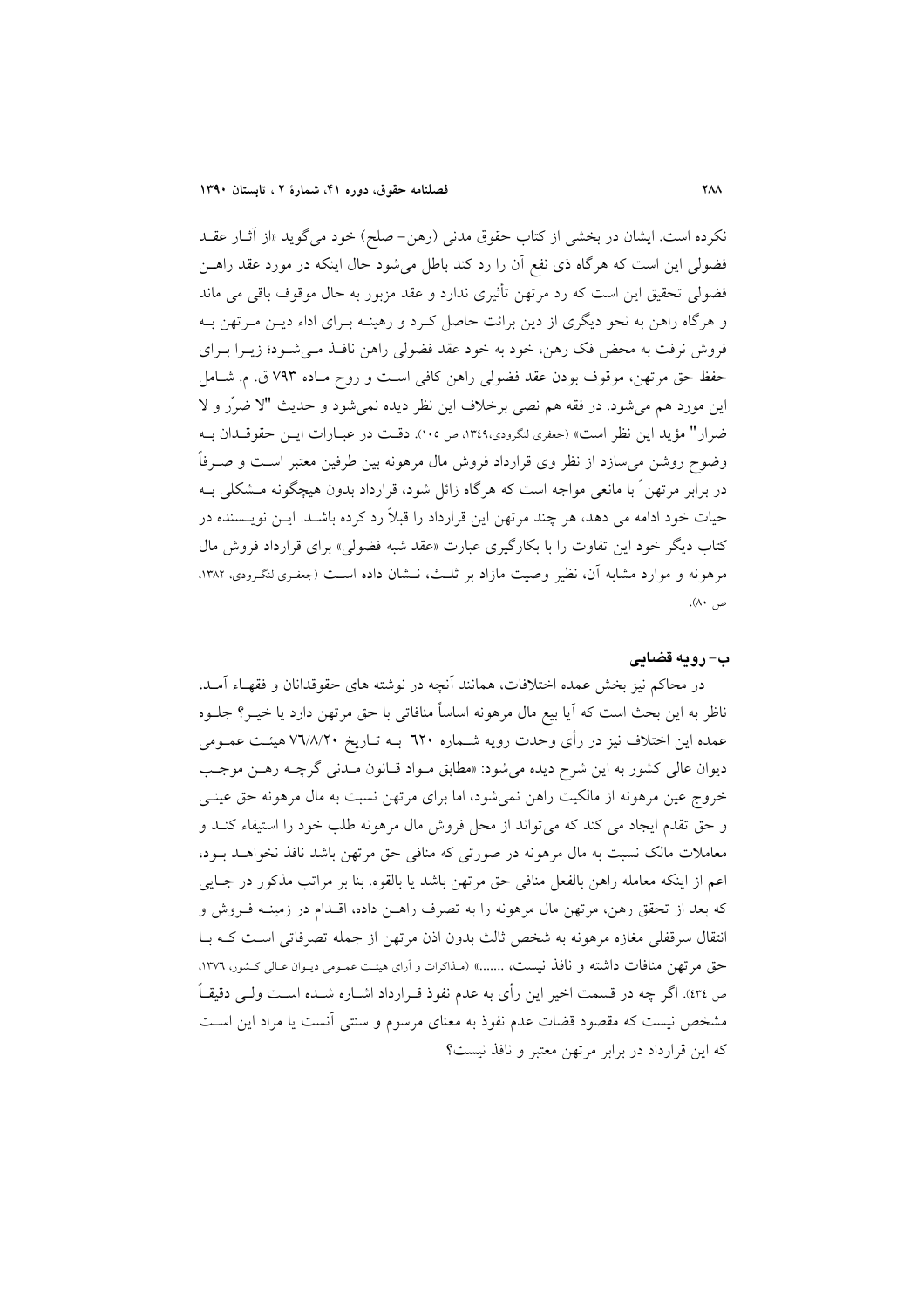در برابر این دسته از آراء، آراء دیگر نیز دیده میشود که بطور صریح یــا ضــمنی حــاکی از يذيرش نوعي صحت نسبي يا بطلان نسبي ٰ قرارداد يا همان معتبر بودن قـرارداد ميــان راهــن و خریدار و عدم قابلیت استنادآن در برابر مرتهن است که به برخی از آنها اشاره مـیکنـیم: مهـم ترین رأیی که در این بخش قابل ذکر است، رأی اصراری هیئت عمومی دیوان عالی کــشور، آن هم تقریباً پس از گذشت حدود ٤ ماه از صدور رأی وحدت رویه است که در آن چنــین آمــده است: «نظر به این که به شرح دادخواست ابتدایی، خواهان علاوه بر الزام خوانـدگان بــه تنظـیم سند رسمی انتقال، الزام آنان را هم به انجام شرایط و مفـاد مبایعــه نامــه بــه تــاریخ ۲۸ اســفند ۱۳۷۲ و تخلیه و تحویل مبیع، مورد لحوق دعوا قرار داده است و با توجه به این کـه بـه شـرح بند ٥ شرايط ضمن معامله، فروشنده پرداخت همه ديون قبلي مورد معامله به اشخاص حقيقي و حقوقی و همچنین تهیه مدارک لازم را به منظور تنظیم سند رسمی انتقال تعهد کرده است و نظر به اینکه از جمله دیون مربوط به مورد معامله دینی است که با رهن گذاردن ملک از بانک ملی اصفهان به عنوان وام اخذ شده، بنا بر این مراتب، با لحاظ کیفیت طـرح دعــوا و تعهــدات خوانده(تجدید نظر خواه)، دادنامه شـماره ٤٢١٢ بـه تـاریخ ١١ بهمـن ١٣٧٥ شـعبه ٦ دادگـاه عمومی شهرستان اصفهان که در عین حال متضمن الزام خوانده به فک رهن و همچنـین الـزام وی به تنظیم سند رسمی انتقال میباشد، با رعایت حقوق مرتهن و مقـررات مـاده ۷۹۳ قـانون مدنی منافات ندارد و با اقتضای مدارک پرونده و موازین قانونی تطبیق مـیکنـد و بـه اکثریـت اّراء تأييد و الزام مي شود» (مشروح مذاكرات و اَراى ديوان عالى كشور، ١٣٧٧، ص ٧٢٢.

شعبه ٣٦ دادگاه عمومی حقوقی تهـران نیـز در پرونـده کلاسـه ٢٦٤/٣٦/٨٦ و ٧٨٣ دعـوی خواهان به خواسته الزام خواندگان به فک رهن رفع بازداشت هـای صـورت گرفتـه و سـپس تنظیم سند رسمی انتقال را پذیرفته و طی دادنامه شـماره ۱۳۵۲ و ۱۳۵۳ بـه تـاریخ ۸٦/١٢/٢٨ چنین رأی داده است: «هر چند طبق پاسخ استعلام اداره ثبت، ملک موضــوع دعــوی در رهــن بانک صادرات بوده و نسبت به سهم خوانده اول دارای پنج فقره بازداشت مـی باشـد، امــا بــه موجب ماده ٥ قـرارداد بـه تـاريخ ٧٢/١٢/١ خوانـده اول متعهـد شـده اسـت پـس از تحويـل آپارتمانهای مورد معامله نسبت به انجام کلیـه تـشریفات ثبتـی و اداری از قبیـل شـهرداری و دارائی و غیره و اخذ اسناد مالکیت اقـدام و ترتیـب تنظـیم سـند رسـمی انتقـال را بدهـد کـه خواندگان ردیف دوم و سوم نیز کلیه حق و حقوق این قـرارداد را بـه آقـای خواهـان واگـذار نمودهاند و با عنایت به تعهد مذکور و اینکه فک رهن و رفع بازداشت هـای ملـک و پرداخـت بدهی اشخاص ثالث و سپس تنظیم سند رسمی از آثار و لـوازم عرفـی و قـراردادی عقـد بیـع

١. صحت قرارداد فروش مال مرهونه ً ميان راهن و خريدار را صحت نسبي و بطلان قرارداد مزبور در برابر مرتهن را بطلان نسبي ناميديم.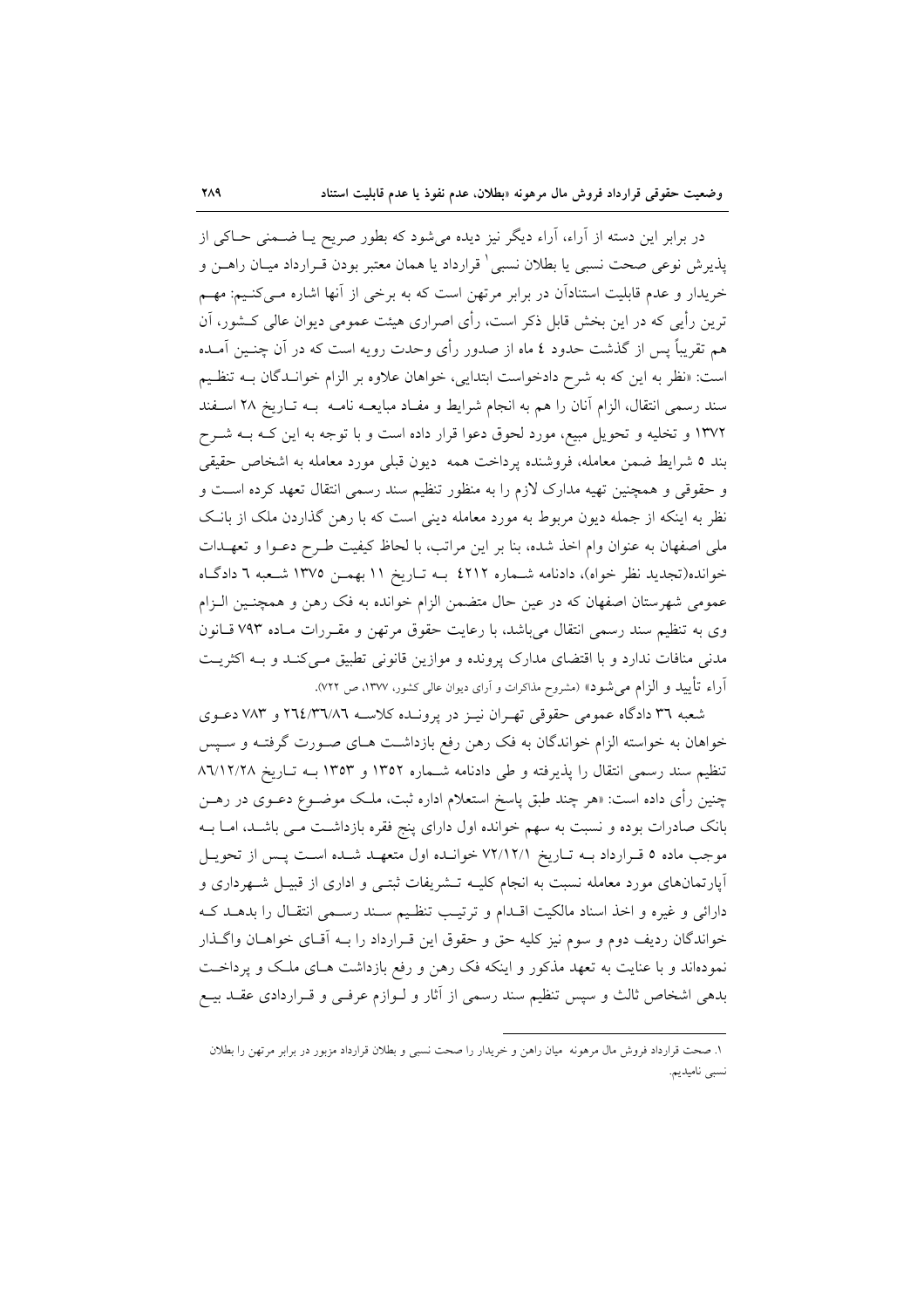می باشد بنابراین دادگاه دعوی خواهان را ثابت تشخیص داده و به استناد مـواد ۱۰، ۲۱۹، ۲۲۰، ٢٢١، ٢٢٢، ٢٢٣ قانون مدنى و... حكم به الزام خواندگان ابتدا به فک رهـن بانـک صـادرات و رفع پنج فقره بازداشت های اشخاص ثالث با رعایت حقوق آنان و سپس بعـد از فـک رهــن و رفع بازداشت های مذکور تنظیم سند رسمی انتقال .... صادر می نماید...».

در پروندهای دیگر به شماره ۱۳۵٦/۱/۸٤ راهنین در برابر دادخواست تقلدیمی از سوی خريدار مبني بر الزام به تنظيم سند رسمي، دادخواست تقابلي به خواسته ابطـال قولنامـه عـادي مبنای دعوی به استناد ماده ۷۹۳ قانون مدنی و در رهن بودن ملک پیش از فروش بـه خواهـان، تقدیم و شعبه اول دادگاه عمـومی شـهر بوسـتان طـی دادنامـه شـماره ۸٤– ۱۷۱۸ بـه تـاریخ ۸٤/۱۰/۱۰ چنین رأی داده است:"...ثالثاً: به استناد اصل نسبی بــودن قراردادهــا انعقــاد قــرارداد (حتى بيع) در خصوص مال مرهون في ما بـين طـرفين أن قـرارداد، لازم الاتبـاع مـي باشـد و احدی از آنان نمی تواند به استناد تنافی با حقوق ثالثی درخواست ابطـال معاملــه را نمایــد. در واقع طرفین نمی توانند به لحاظ اینکه قرارداد در برابر ثالث غیر قابل استناد است اصل نسبی بودن قراردادها را متعرض شوند. به عبـارت ديگـر تقاضـاي ابطـال قـرارداد مـذکور را صـرفاً می توان از مرتهن پذیرفت؛ چرا که قانونگذار برای ایــشان ایــن حــق را قائــل شــده کــه ابطــال قراردادی را بخواهد که به ضرر او منعقد شده است؛ آن هم در حالتی که فرض ضـرر از بـین نرفته باشد و دین کما کان مستقر باشد. اگر قرارداد مذکور به صورت کلی باطل بـود، در هـیچ دادگاهی نیز دعوی الزام به فک رهن آن پذیرفته نمی شد چرا که به استناد یک معاملـه باطـل نمی توان حکمی صادر کرد و شخصی را متعهد به انجام تعهدی دانست.... از طرف دیگر، علم طرفین به رهینه بودن مورد معامله موجب و مؤید آن است که معامله با قیـد بقـاء حــق مــرتهن منعقد شده است. از این رو، اکنون که طرفین با این قید در مقابل یک دیگر متعهـد شـده انـد، اصل لزوم قراردادها ايجاب مي كند طرفين به بيع با آن كيفيت ملتزم باشند. بنا على هذا توجهـا به مواد ۲۱۹،۱۰، ۷۹۳ و ۸۷۱ قانون مدنی و رأی وحدت رویه شماره ٦۲۰ دیوان عالی کشور و مستنداً به ماده ۱۲۵۷ قانون مارالذکر و مستنداً به ماده ۳ قانون آئین دادرسی دادگاههای عمومی و انقلاب در امور مـدنی، حکـم بـه بـی حقـی خواهـان هـای دعـوی تقابـل صـادر و اعـلام می نمایل(محسنه، ۱۳۸۷، صص ۲۲۳ و ۲۲٤).

### گفتار چهارم: نظر منتخب نویسنده؛ دلایل و مبانی

نويسنده معتقد است رعايت ضرورت هاى عقلى، منطقى و اجتماعى ونيز تـأمين مـصالح و ملاحظات مختلف در ارتباط با قرارداد فروش مال مرهونه و اجتناب از ورود ضـرر بيهــوده بــه منافع شخصي هر يک از راهن و مرتهن همچنين حفظ منافع عمومي بويژه وجود برخـي مـواد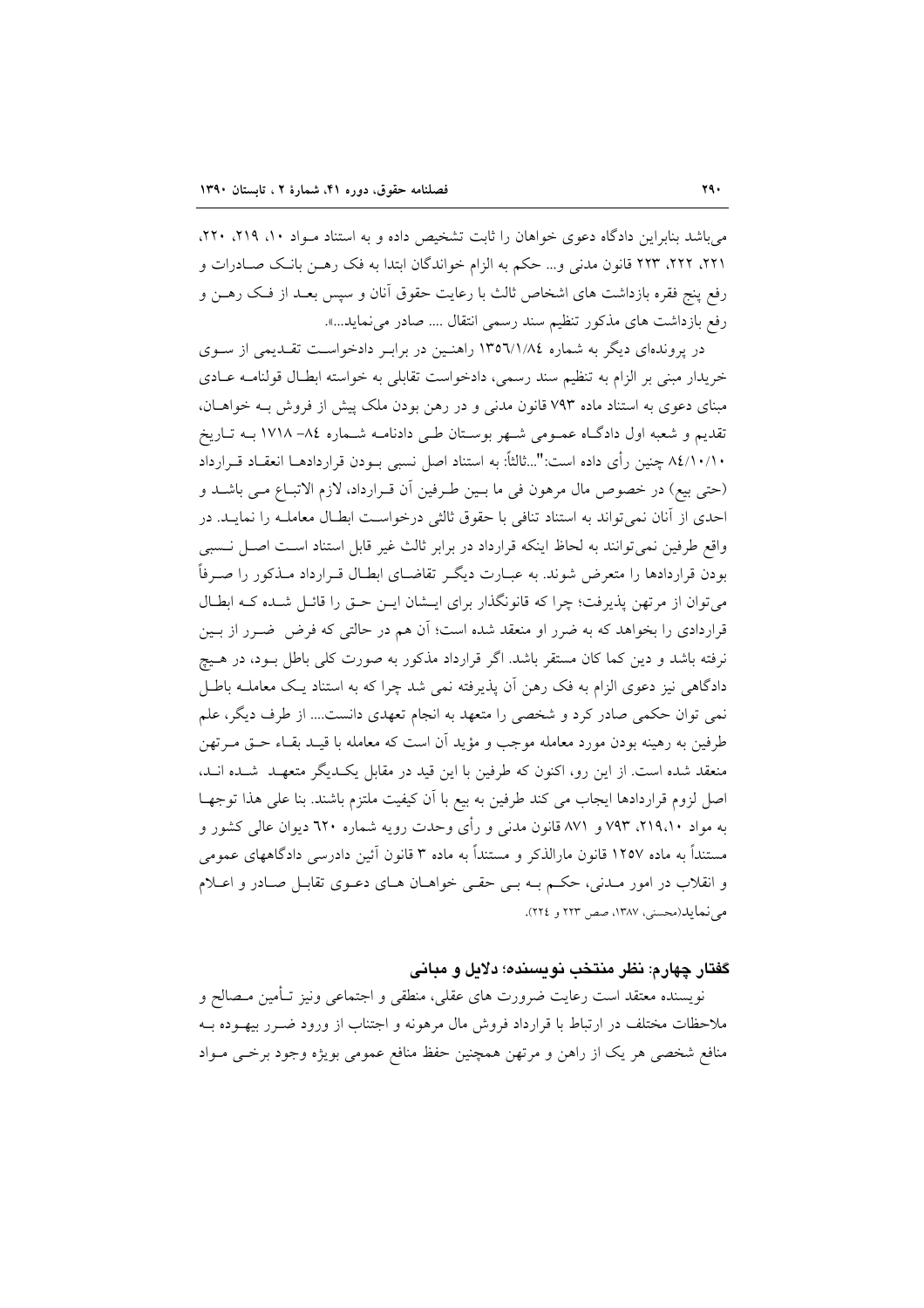قانونی و اصول و موازین حقوقی مورد قبول به شرح زیر پذیرش نظریه غیرقابل استناد بـودن قرارداد فروش مال مرهونه در برابر مرتهن را ناگزیر مے سازد. البتـه گفتنـی اسـت کــه دلایـل نگارنده برای اثبات نظریه منتخب و توجیه انتخاب خویش بر دو قسم است: نخست دلایـل ایجابی، یعنی دلایلی که نگارنده جهت اثبات نظریه ارائه میکند و دیگری دلایل سـلبی، یعنـی دلایلی که با هدف پاسخگویی و نفی ایرادات مقدر یا مطرح شده در نوشته ها و آثـار فقهـاء و حقوقدانان طرح مي شود.

## بند نخست: دلایل ایجابی

۱– گردش صحیح ثروت و اجتناب از حبس و معطل ماندن بیهوده سرمایه، یکی از اصـول اقتصادی هر نظام حقوقی توسعه یافته است؛اصلی که باید در تجزیه و تحلیل مسائل حقوقی و تفسیر مواد مرتبط با آن مد نظر قرار گیرد. حکم به صـحت قــرارداد میــان راهــن و خریــدار و غیرقابل استناد بودن آن در برابر مرتهن موجب مـیشـود مـال مرهونـه کـه مـشخص نیـست سرانجام برای وصول طلب مرتهن حتماً مورد استفاده قرار گیرد یــا خیــر، بــه گــردش بیافتــد و بیهوده معطل نماند. اهمیت این مطلب به ویژه هنگامی افزون میشود که ارزش اقتـصادی مـال مرهونه بسیار بیشتر از میزان دینی باشد که این مال جهت پرداخـت آن بــه وثیقــه ســپرده شــده است، چرا که خسارت ناشی از حبس غیر ضروری مال در اینگونه موارد، خـصوصا وقتـی کـه مدت باز پرداخت دین طولانی است، غیر قابل اغماض و بسیار جدی است.

٢- يكي از قواعد حقوقي مهم حقوق اسلام و به تبع أن حقوق موضـوعه ايـران، قاعـده لا ضرر است که بر عموم و اطلاق تمام مقررات و قوانین حاکم بوده و از اینرو در بررسی مسائل حقوقی و تفسیر مواد مبهم باید بطور جدی مورد توجه قرار گیـرد. وضـعیت حقـوقی قـرارداد فروش مال مرهونه باید به گونهای تحلیل شود که حتی الامکان قاعده لا ضرر در مورد هر یک از سه طرف مرتبط با قضیه (راهن، مرتهن و خریدار) رعایت شده و از ورود ضرر و زیان غیـر لازم و نامعقول به یکی از آنها اجتناب شود. از آنجا که غیر قابل استناد بودن قــرارداد در برابــر مرتهن برای حفظ حقوق وی کـافی اسـت و تـأمین حقـوق وی بـه هـیچ وجـه ملازمـهای بـا بے اعتباری کامل قرارداد مورد بحث ندارد، بـه اسـتناد قاعـده لا ضـرر بايـد بـه قـدر متـيقن و ضروری بسنده کرد. اعتقاد به عدم نفوذ و بی اعتباری کامل قرارداد فروش موجب ورود ضـرر و زیانی به راهن و خریدار میشود که ضـرورتی نداشـته و فراتـر از حفـظ معقـول و منطقـی حقوق مرتهن است؛ در حالي كه هدف بايد تا آنجا كه ممكن است در جهت جمع منصفانه،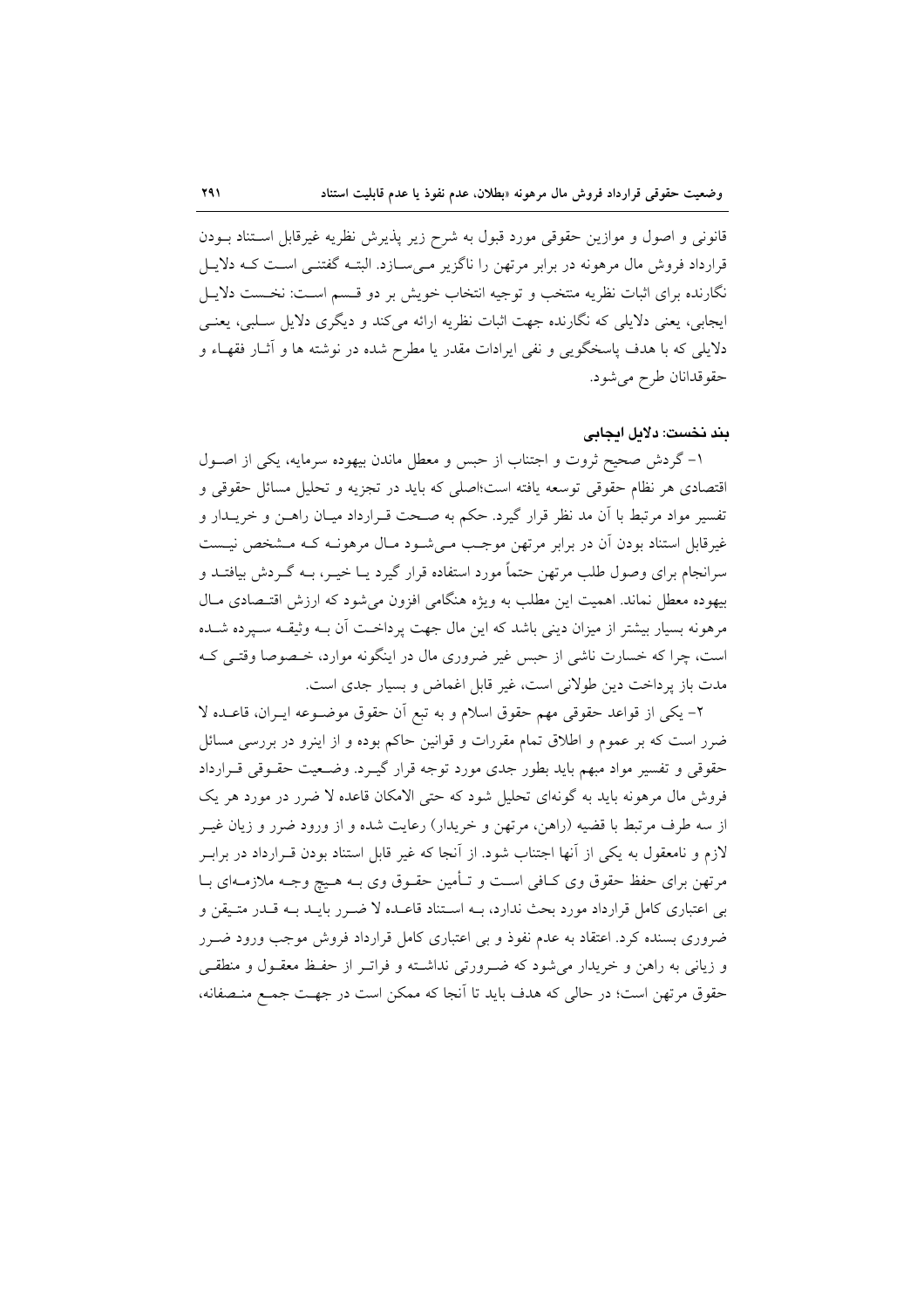مصالح و منافع همه اطراف موضوع يعني راهن، مرتهن و شخص ثالث(خريدار) باشد (الجمـع مهما امكن اولى من الطرح ').

۳– اصولاً هنگامی که برای یک عمل حقوقی ضمانت اجراهای متعددی قابل تـصور اسـت که از شدت و ضعف نیز برخوردارند، در مقـام تردیـد بایـد ضـمانت اجرایـی را برگزیـد کـه خفیف تر بوده<sup>۲</sup> و کمترین آسیب را وارد نماید. از آنجا که از میان ســه ضــمانت اجــرای قابــل تصور در مورد قرارداد فروش مال مرهونه يعني «بطلان»، «عدم نفوذ» و «عدم قابليت استناد»، ضمانت اجرای سوم خفیف تر بوده و کمترین آسیب را می رساند و از طرفی با توجه به عــدم صراحت قانون و ابهام موجود با قاطعیت نمی توان از نظریـه عـدم نفـوذ دفـاع کـرد، لـذا بایـد ضمانت اجرای عدم قابلیت استناد را برگزید تا ضمن حفظ حقوق مـرتهن، بـه راهـن و حتـی خريدار ثالث آسيب نامعقول و غير لازم وارد نيايد، ضمن اينكه اين راه حل با اصـل اسـتحكام معاملات و امنیت روابط حقوقی نیز سازگارتر است.

٤- مفهوم «عدم قابليت استناد» همانطور كه برخي از حقوقدانان گفتـهانـد(كاتوزيـان، ١٣٦٦، ص ٢٩٢) مفهوم بیگانه و شگفت آوری در نظام حقوقی ایران نیـست؛ چــون هــم در حــوزه حقــوق مدنی (معامله به قصد فرار از دین موضوع ماده ٤ قانون نحـوه اجـرای محکومیـت هـای مـالی مصوب سال ١٣٧٦) و هم در حوزه حقوق تجارت (مواد ٤٠، ١١٨، ٢٧٠ لايحه اصلاح قسمتي از قانون تجارت مصوب ٤٧/١٢/٢٤) يذيرفتـه شـده (كاتوزيـان ١٣٦٦، صـص ٢٩١ و ٢٩٢: صـفائي، ١٣٨٦. ص ٢٤؛ درویش خادم، ١٣٧٠، ص ٩٦) و بسیار هم به نظریه عدم نفوذ نزدیک است ". بنــابراین، دفــاع از نظريه عدم قابليت استناد هيچ گونه مخالفتي با اصول و موازين حقوقي پذيرفته شده و به طـور كلي نظام حقوقي ايران ندارد. نكتـه جالـب توجـه اينـست كـه مـاده ٤ قـانون نحـوه اجـراي محکومیت های مالی که عدم قابلیت استناد را در معامله به قصد فرار از دین پـیش بینـی کـرده است به تأیید شورای نگهبان نیز رسیده و این نوع ضمانت اجرا مخالف شــرع تــشخیص داده نشده است.

۱. هر چند مجرای این قاعده در مورد جمع بین دو حکم یا دو دلیل است نه دو حق متصور برای دو نفر ولی به نظر می رسـد قا عده مزبور، قاعدهای عقلی بوده و از ملاک آن میتوان در همهی مواردی که هدف جمع اهداف و دغدغه های مختلف باشد، استفاده کرد.

٢. البته نظر نويسنده با اين فرض مطرح شده كه غير قابل استناد بودن قرارداد از عدم نفوذ خفيـف تـر اسـت. بـديهى اسـت چنانچه کسی بر این باور باشد که عدم قابلیت استناد لزوماً خفیف تر از عدم نوذ نیست، نمـیتوانـد از اسـتدلالی کـه درمـتن مطرح شده بهره برد.

۳. برخی از حقوقدانان عدم قابلیت استناد را عدم نفوذ نسبی نام نهاده اند و در بحث از ضمانت اجرای معامله به قصد فرار از دین از این راه حل به دلیل سازگاری با اصل استحکام معاملات و امنیت روابط حقوقی دفاع کرده اند(سید حسین صفائی،دوره مقدماتي حقوق مدني، ج دوم، قواعد عمومي قرارداد ها، صص٥٣و ١٥٤).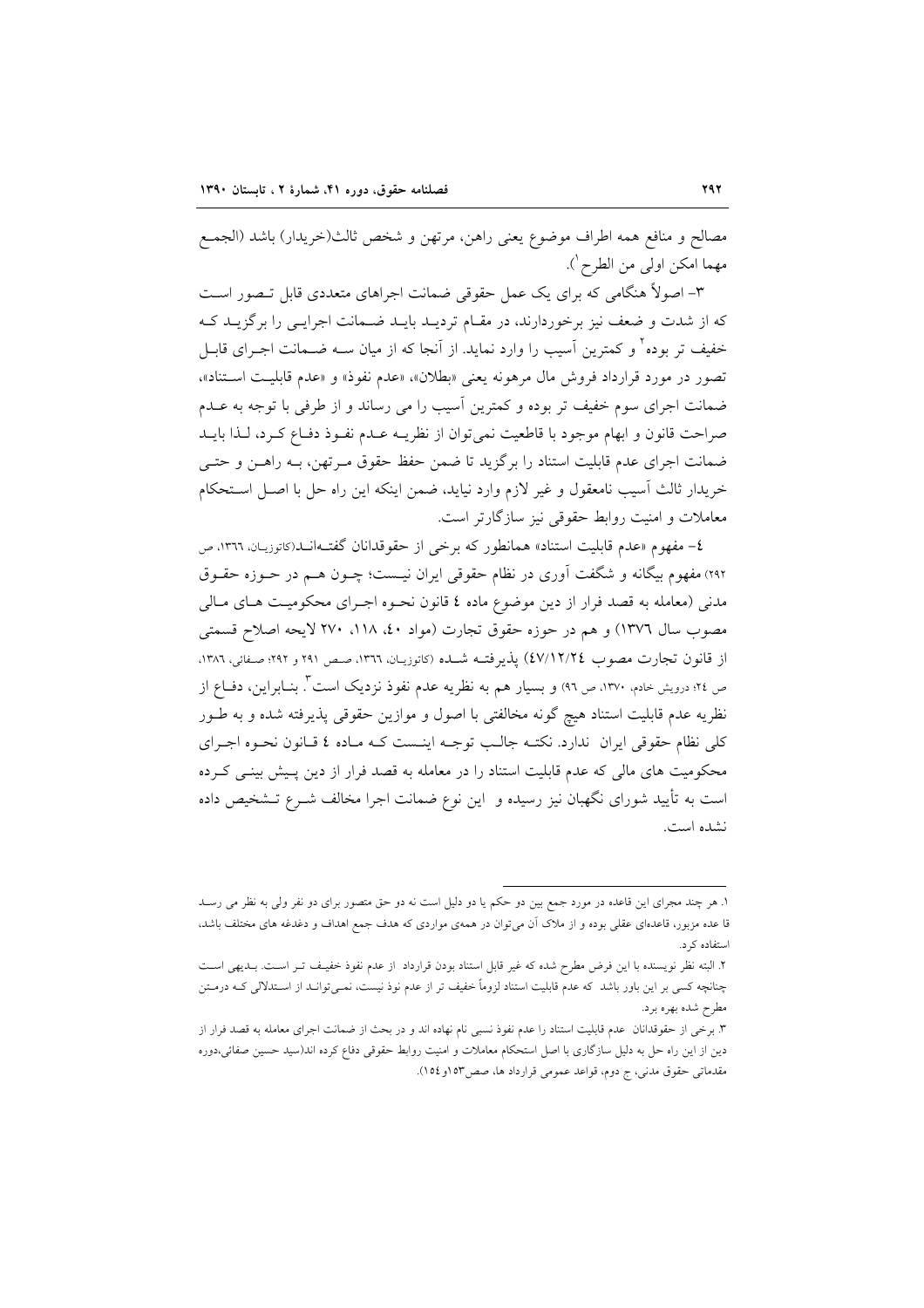٥- همانطور كه در بررسي فقهي روشن شد، بسياري از فقهاء به تفاوت ميان احكام معاملـه فضولی و بیع مال مرهونه توجه داشته و از بسیاری از قواعد معامله فضولی نظیر بی تأثیر بودن اجازه پس از رد عدول کردهاند که این امر نشان دهنده آنست که فقهاء مزبور کاملاً درک کرده بودند که در این بحث نمیٍتوان دقیقاً از احکام معامله فضولی تبعیت کرد، ولی بـه دلیـل عــدم انس با مفهوم عدم قابليت استناد، مطالب خود را در قالب همان نهاد عـدم نفـوذ سـنتـي مطـرح کر دەاند.

٦- مطالعه نوشته هاي فقهاء به وضوح حاكي از آنست كه قريب به اتفاق آنهـا بطـلان بيــع مال مرهونه را رد کرده و صرفاً به دلیل حفظ حقوق مرتهن آن را منوط به اجازه وی کـردهانــد. در واقع این نوع موضع گیری مؤید آن است که دغدغه عمده فقیهان صرفاً حفظ حقوق مرتهن بوده ولي چون غير از بطلان، تنها ساز و كاري كه آنها مي شناختند عدم نفوذ بود، بــر ايــن نظــر اتفاق کردند. در واقع اجماع و اتفاق نسبی فقهاء در مورد ضمانت اجرای عدم نفوذ بـه معنـای مخالفت أنها با راه حل «عدم قابلیت استناد» که بسیار نزدیک به نظریــه "عــدم نفــوذ" اســت و همه اهداف فقهاء را از انتخاب نظريه عدم نفوذ تأمين مي كند، نيست.

٧- برخي از حقوقدانان(جعفري لنگرودي، ١٣٤٩، ص ١٠٥) ضمن قبول تفاوت ميان معامله فضولي و بیع مال مرهونه تصریح کردهاند که رد مرتهن اساساً باعث بطلان قرارداد فروش مال مرهــون نمی شود و عقد مزبور همچنان به حیات خود ادامه میدهد و هرگاه مانع نفوذ آن که همان حق مرتهن است از بین رفت قرارداد مجدداً نفوذ میbیابد. معنای تلویحی این نظر چیزی جز صحت قرارداد فروش میان راهن و خریدار و در عین حال غیر قابل استناد بــودن آن در برابــر مــرتهن .<br>نست.

۸– رأی اصراری شماره ۲۱ به تاریخ ۷٦/۱۲/۱۲ که تقریبـا چهـار مـاه بعــد از صــدور رأی وحدت رويه شماره ٦٢٠ به تاريخ ٧٦/٨/٦ صادر شده و صحت قرارداد فروش و الـزام راهـن به تنظیم سند رسمی انتقال به نام خریدار پس از فک رهن را پذیرفته اسـت بـه صـراحت ایـن مطلب را تأیید میکند که مقصود قضات هیأت عمومی از بکارگیری عبارت «نافـذ نیــست» در رأی وحدت رویه شماره ٦٢٠، عدم نفوذ به معنای سنتی و مرسوم خود در معــاملات فــضولـی نبوده و ً هدف بیشتر منع راهن از انتقال رسمی و کامل عین مرهونه بدون رضایت مرتهن بوده است.

۹- نظام حقوقی باید به سمت معقولیت، عملگرایی و مصلحت اندیشی منصفانه حرکت کند و در تفسیر مواد نیز باید این نکات را مد نظر قرار داد. اعتقاد به نظریه عدم نفوذ به معنــای سنتی اَن توالی فاسد و نامعقولی را بدنبال دارد که در شأن هیچ نظام حقوقی نیــست: از جملــه اینکه رد قرارداد فروش مال مرهونه طی اظهارنامه یا دادخواست یا صدور حکم دادگاه دائر بـر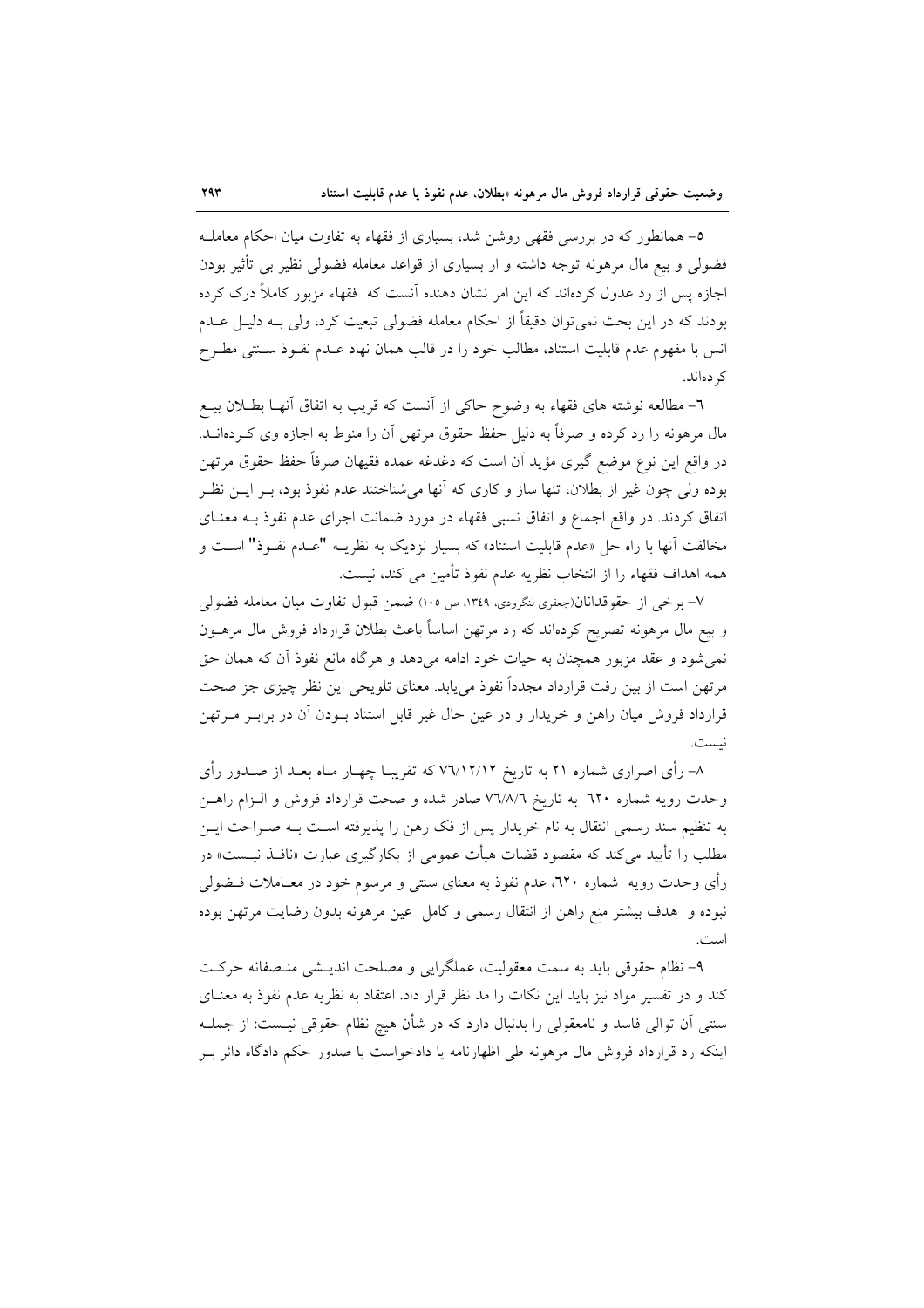تأیید اَن موجب بی اعتباری کامل قرارداد می شود در حالی که ممکن است راهن یا خریدار پــا حتی شخص ثالثی پس از اعلام رد و یا صدور حکم، مبادرت به پرداخت و تسویه دین نمایـد. آيا در اين صورت حكم به بطلان قرارداد غيرمنطقي و نامعقول نيست؟ مرتهن اساساً نفعـي در بی اعتباری کامل قرارداد فروش ندارد. آنچه برای وی مهـم اسـت غیــر قابــل اســتناد بــودن آن قرارداد و مصونیت حقوق وی از تعرض است. از جمله توالی فاسد دیگر نظریه عدم نفـوذ در فرضی ظاهر می شود که در قرارداد فروش مال مرهونه شرط می شود فروشـنده ملـزم بـه فـک رهن است و در صورت تخلف خریدار می تواند از محل باقیمانده ثمن مبادرت به تأدیــه دیــن راهن و فک ملک نماید. در چنین حالتی حکم به بطلان قرارداد به صرف اعلام رد مرتهن چــه توجیه عقلی و حقوقی دارد؟ آیا براستی با چنین تحلیلی صدور حکم بر الـزام راهـن بـه فـک رهن و سيس تنظيم سند انتقال به نام خريدار منافي حق مرتهن بـوده و بـا اهــداف و اغــراض مقنن در جهت حفظ حقوق مرتهن ناسازگار است؟ بـي گمــان چنــين نيــست و رأى اصــراري هیئت عمومی دیوان عالی کشور را نیز باید در این چارچوب تفسیر و ارزیـابی کـرد و قــضات صادر كننده آن را به لحاظ ارائه تفسيري معقول، منصفانه و مبتنى بر واقعيات بــا حفـظ حقـوق مرتهن ستود.ا

#### بند دوم: دلايل سلبي

در این بخش برأنیم که به نقد و ً بررسی دلایل و مواردی که به عنوان موانع پذیرش نظریه «عدم قابليت استناد» و يا همان «صحت نسبي قرارداد فروش مال مرهونه» مطرح شده يا قابليت طرح را دارند، بپردازیم.

١- يكي از مهم ترين ايرادات مطرح شده، سابقه فقهي موضوع است. برخـي معتقدنـد بـا توجه به اینکه مشهور فقهاء امامیه بیع مال مرهون را غیر نافذ دانسته و آن را بـه اجـازه مــرتهن منوط کردهاند، سخن از صحت قرارداد توجیهی ندارد (کاتوزیان، ١٣٦٤، ص ٥٨٤ - امامی،١٣٦٦، ص ٣٧٠-محمدي و صفيان، ١٣٨٧، ص ٢٧٢). در ياسخ بايد گفت هر چند قريب به اتفاق فقهاء اماميـه بيــع مــال مرهونه را موقوف به اجازه مرتهن دانسته و اشاره ای به عدم قابلیت استناد نکردهاند، ولـی بـه نظر نویسنده دلیل عدم اشاره، نا آشنایی آنان با این مفهوم است؛ ضمن اینک ویسیاری از آنهیا، همانطور که در بخش بررسی فقهی موضوع گفته شد، به تفاوت میان بیع مال مرهونــه و ســایر

١. البته چنانچه در قرارداد رهن حق فروش صراحتاً از راهن سلب شود، دفاع از صحت قرارداد فروش ميان راهــن و ثالــث و اکتفاء به عدم قابلیت استناد آن در برابر مرتهن دشوار خواهد بود گرچه فهم عرفی از این عبارات مستفاد از مـلاک مـاده ٢٢٤ ق.م.و قصد و خواست اشخاص متعارف در اینگونه موارد نیزاین است که حقوق مرتهن از هر گزندی مصون بماند نـه اینکـه قرارداد منعقده میان راهن و ثالث در عالم واقع هم باطل شود که در این صورت اعتقاد به عدم قابلیت اسـتناد نظـر مـرتهن را تامین کرده و در نتیحه مغایرتی با شرط ضمن عقد ندارد.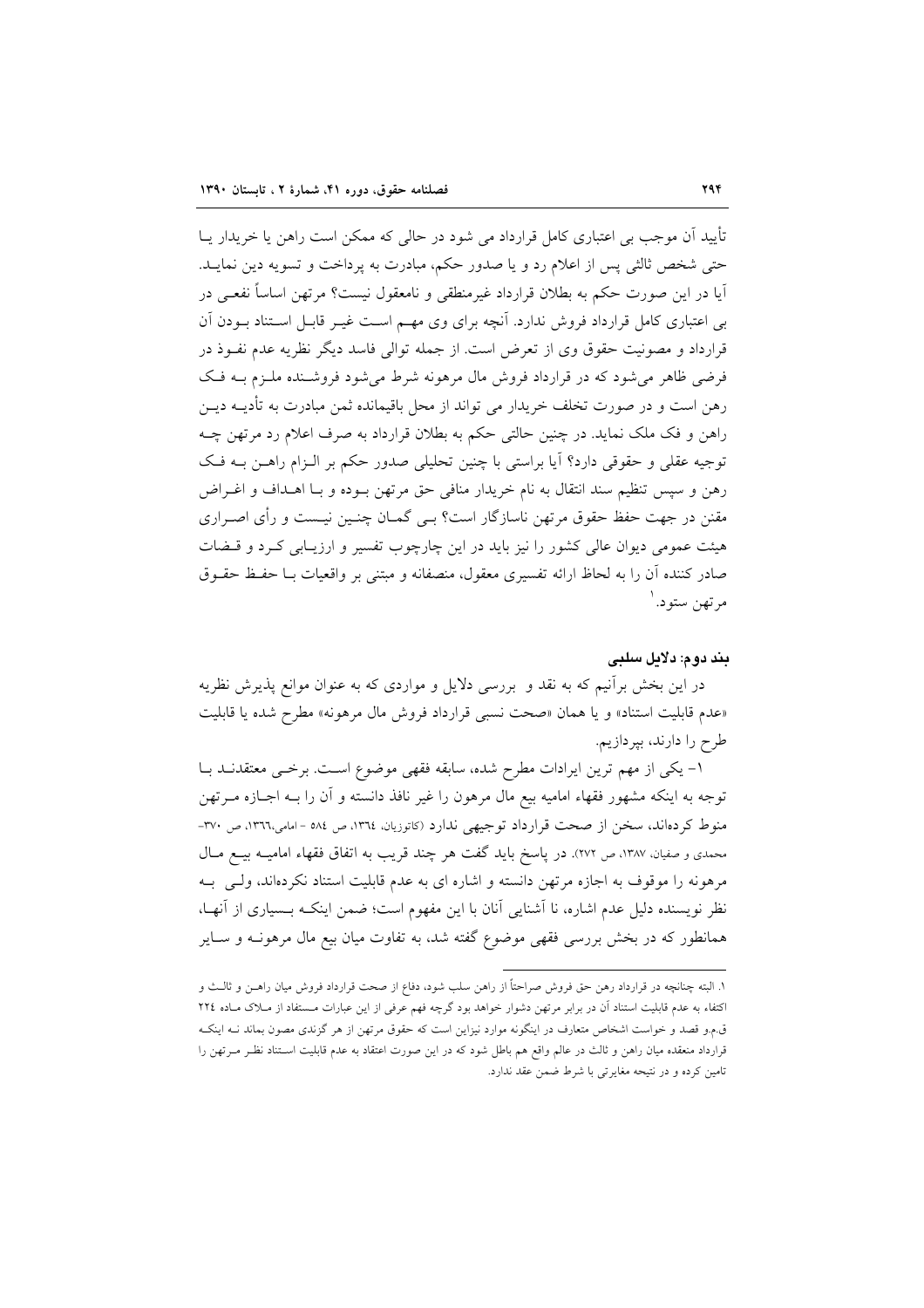عقود غیر نافذ توجه داشتهاند. در هر حال این نوع موضعگیری فقهاء به معنای مخالفت با عدم قابلیت استناد نیست. در واقع تمام دغدغه فقهاء این بوده که حقوق مرتهن حفظ شود و تـصور نشود که بیع مال مرهونه جزء تصرفاتی است که منافی حق مـرتهن نیـست. بنـابراین، شـهرت نظريه عدم نفوذ در فقه اماميه مانع از انتخاب نظريه عـدم قابليـت اسـتناد در حقـوق موضـوعه ایران بر اساس نیازهای جدید و اصول و موازین حقوقی مورد عمل نیست.

۲– یکی دیگر از نکات مهم که برخی از حقوقدانان (کاتوزیان،همان؛ امامی، همان؛ محمـدی و صـفیان، ۱۳۸۷، صص ۲۹۲- ۲۱۷) مطرح کرده و بر آن اساس نتایج متعددی گرفتهاند، شباهت میـان بیــع مــال مرهونه و سایر عقود غیرنافذ نظیر معاملات فضولی و در نتیجه ترتب تمام آثار اینگونه عقود بر بیع مال مرهونه است. در حالی که به نظر نویسنده این شباهت به دلایل زیـر ظـاهری اسـت و نبايد موجب اشتباه شود: نخست اينكه در معامله فضولي اراده يكي از طـرفين قـرارداد نــاقص است در حالی که در بیع مال مرهونه چنین نیست. به تعبیر دیگر در معامله فضولی سبب وقوع عقد ناقص است در حالی که در بیع مال مرهونه سبب و مقتضی وقوع عقد که همان ایجاب از سوی مالک و قبول از سوی خریدار است، حاصل است اما تأثیر و نفوذ آن با مانعی به نام حــق مرتهن روبروست؛ دیگر آنکه در معامله فضولی اجازه پس از رد مؤثر نیـست در حـالـی کــه در بیع مال مرهون رد قرارداد از سوی مرتهن موجب بطلان آن نمیشود و هرگاه حق مـرتهن بـه هر شكل ساقط شود بيع به حيات طبيعي خود ادامه مي دهد، ضمن اينكه خــود مــرتهن نيــز بــا وجود اعلام رد قبلي مي تواند مجدداً أن را اجازه دهد.

بنابراین به صرف اینکه قانونگذار یا شارع از عبارت «عدم نفوذ» یا «موقوف بودن قــرارداد» استفاده کرده است، نباید تصور کرد که این معامله در زمره معاملات فضولی است.

۳– برخی معتقدند رأی وحدت رویه شماره ٦٢٠ به تاریخ ۷٦/٨/٢٠ کــه در حکــم قــانون است و در آن انتقال منافع مال مرهونه که برخورد آن با حقوق مرتهن بسیار کمتر از انتقال عین مال مرهونه است، غیر نافذ اعلام شده است، مانع از اعتقاد به صحت بیع مال مرهون است. بــه تعبیر دیگر حکم به صحت بیع مال مرهون با مفاد رأی وحدت رویه که حتی انتقــال منــافع را را ممنوع ساخته است، منافات دارد (محمدی و صفیان،۱۳۸٦، ص ۲۸۳). در حالی که به نظر می رسـد قضات هیأت عمومی دیوان عالی کشور صرفاً در مقام تبیین این موضوع بودهاند که آیا فــروش مال مرهون منافی حق مرتهن است یا خیر و در پایان به این نتیجه رسـیده انـد کـه ایـن تنـافی وجود دارد و لذا بيع مال مرهون بدون اخذ اجازه از مرتهن نافذ نيست، بـدون اينكـه در صـدد بیان این نکته باشند که مقصود از عدم نفوذ آیا بی اعتباری کامل قرارداد است یـا عـدم قابلیـت استناد قرارداد در برابر مرتهن. چون، همانطور که مـیدانـیم، عـدم نفـوذ در معنـای عـام خـود می تواند به جای هر یک از واژه های بطلان، عدم نفوذ به معنای سنتی آن و غیـر قابـل اسـتناد،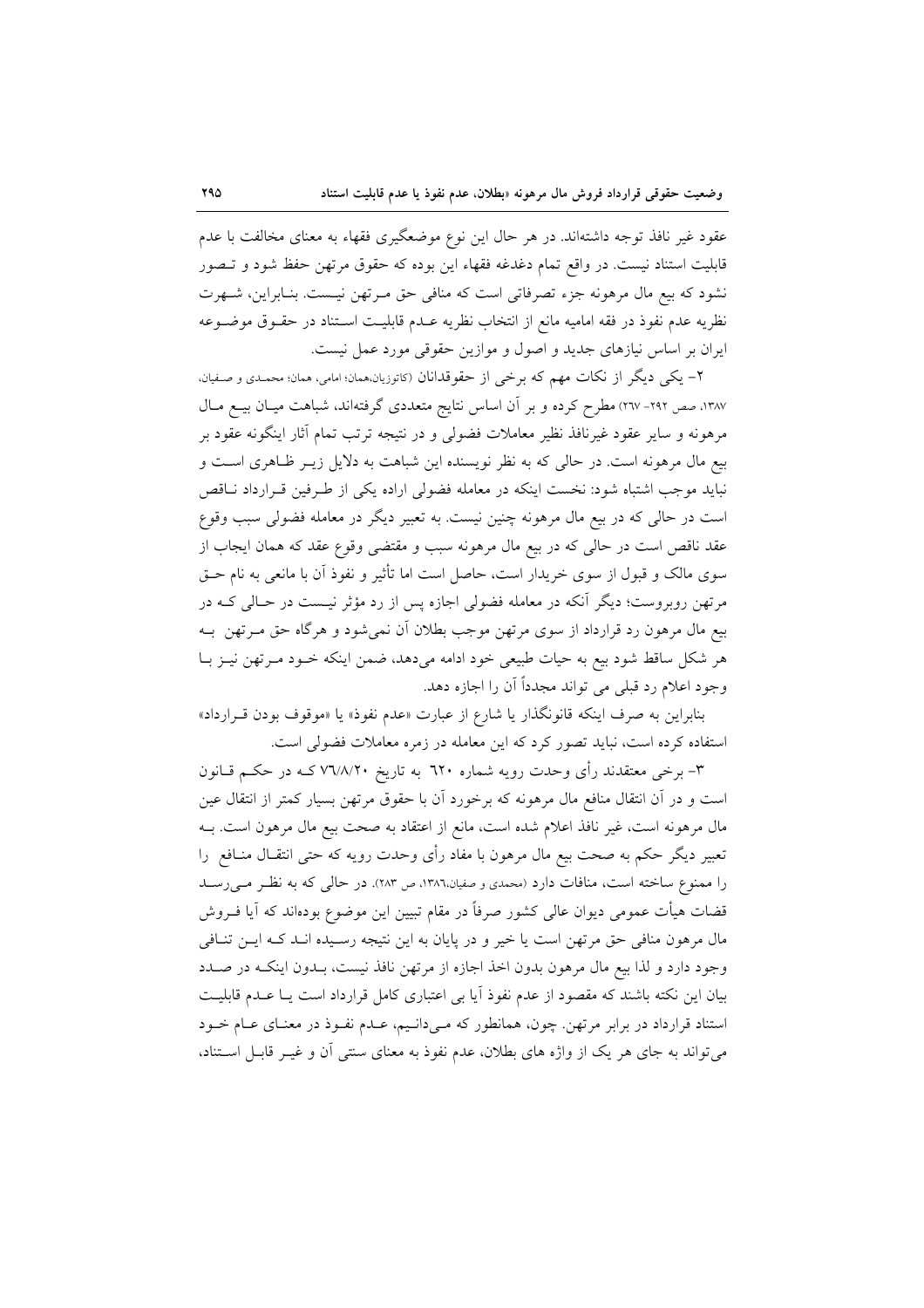بکار رود؛ به نظر نگارنده هیئت عمومی دیوان عالی کـشور در مـدتی کمتـر از ٤ مـاه از زمـان صدور رای وحدت رویه شماره ۲۲۰، در رأی اصراری شماره ۲۱ به تاریخ۷٦/۱۲/۱۲ مقـصود خود را از عدم نفوذ اعلام و تصریح کرده است که از نظر قضات این هیئت قرارداد فروش مال مرهون صحيح است ولي در برابر مرتهن نافذ و قابل استناد نيست.

٤- ممكن است گفته شود در فرض اجمال ماده ٧٩٣ ق. م. دادگاهها بايد در اجـراي اصـل ۱٦۷ قانون اساسی به نظر مشهور فقهاء مراجعه کنند. در پاسخ باید گفت جدای از اینکـه دقیقـاً مشخص نیست مقصود از فتاوی معتبر در این اصل همان نظر مشهور فقهاء باشد، از آنجـا کـه معمولاً در میان فتاوی فقهاء تشتت و اختلاف وجود دارد و رجوع به آن در بــسیاری از مــوارد موجب بي ثباتي، بلاتكليفي و بي نظمي حقوقي شـده و كـار را هـم بـراي مـردم و هـم بـراي دستگاه قضائی دشوار میسازد،<sup>۱</sup> لذا تا آنجا که ممکن است باید راه حل قـضیه را بــا تکیــه بــر روح قانون و اصول حقوقی حاکم بر آن استخراج کـرد. از قــضا قانونگــذار نيــز بــا درک ايــن واقعیت در ماده ۳ قانون آئین دادرسی مدنی دادگاه های عمـومی و انقـلاب مـصوب ۷۹/۱/۲۱ ابزار دیگری را به نام «اصول حقوقی» پیش بینی کرده و به قضات اجازه صدور حکم به استناد آن را داده است. در این ماده چنین می خوانیم:"قضات دادگاهها موظفند موافق قوانین به دعاوی رسیدگی کرده،حکم مقتضی صادر کنند.در صورتی که قوانین موضوعه کامل یا صریح نبوده یـا متعارض باشند يا اصلا قانوني در قضيه مطروحه وجود نداشته باشد، بااسـتناد بــه منــابع معتبــر اسلامی یا فتاوی معتبر و اصول حقوقی که مغایر با موازین شرعی نباشد، حکم قضیه را صـادر کنند و……". هر چند تعیین تقدم و تأخر و جایگاه دقیق هر یک از سه منبع مزبور در ایــن مــاده یعنی «منابع معتبر اسلامی»، «فتاوی معتبر» و «اصول حقـوقی» مجـال مـستقلی مـی طلبـد، امـا اجمالاً به نظر نویسنده چنین می[ید که پس از یاس از قانون ابتدا باید بـه اصـول حقــوقی کــه نزدیک ترین منبع به قانون و اراده قانونگذار بوده و فرض این است که قــوانین مبتنــی بــر آنهــا تدوین و وضع شده است، رجوع کرد ٌ. با این توضیح به نظر می٫رسد با تکیه بر ملاک ومبنــای برخي از اصول حقوقي از جمله قاعده لا ضرر، قاعـده جمـع (الجمـع مهمـا امكـن اولـي مـن

۱. درمورد مفهوم دقیق فتاوی معتبر و مشکلات ناشی از مراجعه قضات به آن ر. ک. به :مصطفی جباری، فتوا یا قانون ، نگاهی به اصل ١٦٧ قانون اساسی، فصلنامه حقوق، مجله دانشکده حقوق و علـوم سیاسـی دانــشگاه تهـران،ش٣،یــائیز ٨٧صـص١٢٧

۲. همچنانکه کنوانسیون بیع بینالمللی کالا۱۹ ۹۰وین در موردی مشابه از این رویـه پیـروی کـرده و در بنـد ۲ مـاده ۷ مقـرر میدارد"مسائل مربوط به موضوعات تحت کنوانسیون حاضر که تکلیف آنها صراحتا در این کنوانسیون تعیـین نـشده، طبـق اصول کلی که کنوانسیون مبتنی بر آنست و در صورت فقدان اینگونه اصول، طبق قانونی که حسب قواعد حقـوق بـین الملـل خصوصی حاکم است حل و فصل خواهد شد".برای مطالعه بیــشتر ر.ک. بــه سـید حــسین صــفائی و همکــاران، حقــوق بیــع بين المللي با مطالعه تطبيقي،صص ٤٧ تا٥١.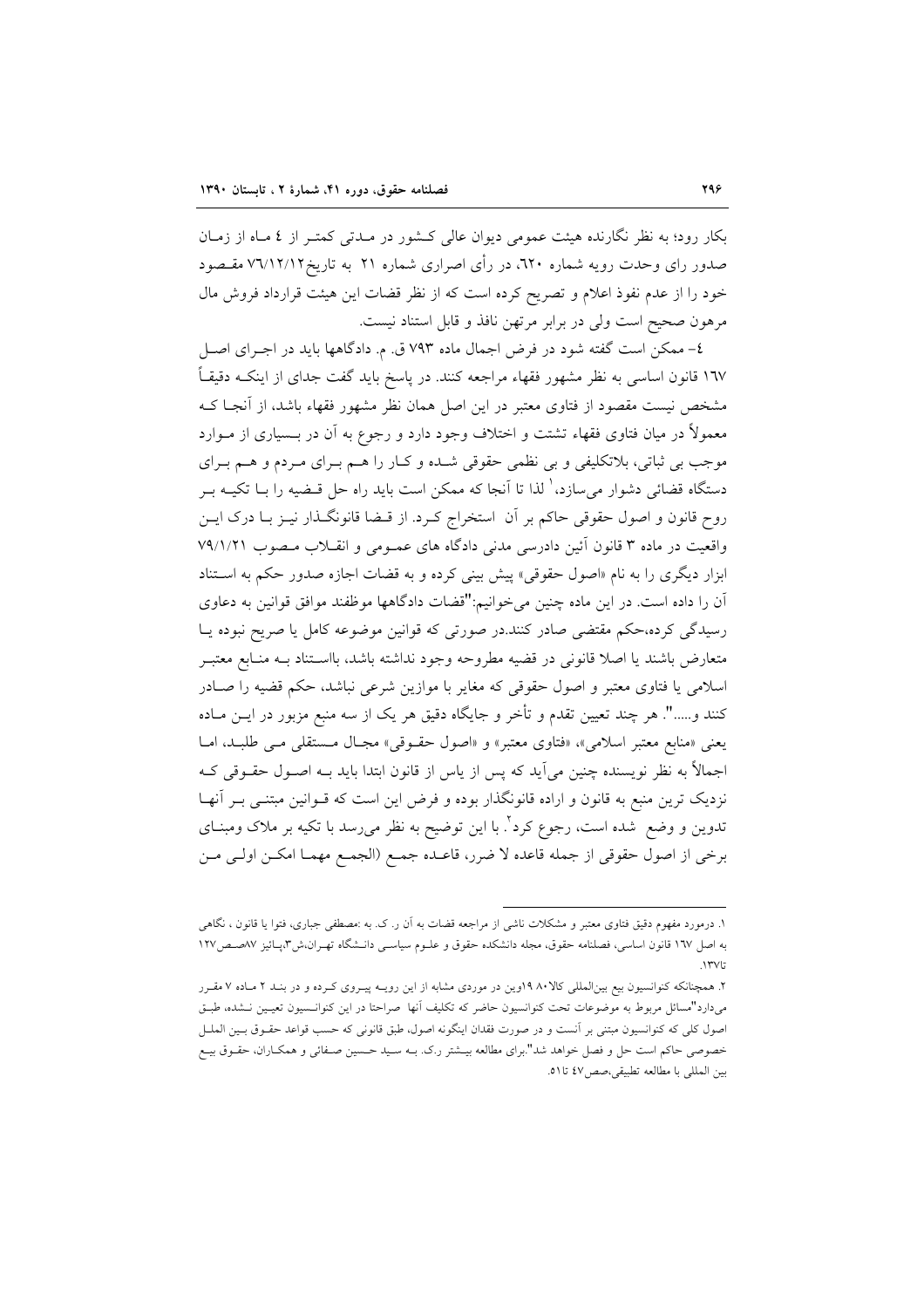الطرح)، اصل لزوم انتخاب ضمانت اجراى خفيف از ميان ضمانت اجراهاى موجود بــه هنگــام تردید، که اندکی قبل به آنها اشاره شد، همچنین اصل لـزوم تفـسیر یکنواخـت و هماهنـگ در موارد مشابه و تفسیر مواد قانونی و مسائل مورد نزاع بر اساس روح قانون و غرض قانونگـذار، باز بايد نظريه عدم قابليت استناد را بر نظريه عدم نفوذ ترجيح داد.

٥– ذكر شرط حفظ حقوق مرتهن يا تعهد به تأديه مطالبات در ضمن عقد بيع هيچ كمكـي به صحت قرارداد نمی کند و به تعبیر برخی از حقوقدانان (محمدی و صفیان، ۱۳۸۷، صص۲۷۸ تــــ۱۲۸۱) این شرط دارای قدرتی نیست که حقی را برای استماع دعوی خریدار مال الرهانه ثابت کند. به نظر نویسنده مبنای اعتقاد به صحت نسبی قرارداد فروش مال مرهون وجود ایــن شــرط نیــست تا ادعا شود که شرط مزبور فاقد چنین اثری است. اساساً ذکر یا عدم ذکر شــرط حفـظ حقــوق مرتهن در قرارداد تأثیری در حقوق مرتهن ندارد که دارای حق عینی و تقــدم نــسبت بــه عــین مرهونه است. این شرط صرفاً جهت تنظیم روابط حقوقی فیما بین راهن و خریدار در قــرارداد پیش بینی می شود. هر چند با وجود عدم قید این شرط در قرارداد نیز راهن موظف است بـه عنوان لوازم قانونی و عرفی تعهد خـویش مبنـی بـر تنظـیم سـند رسـمی، مطالبـات مـرتهن را پرداخته و به فک ملک و سپس انتقال سند مبادرت ورزد.

#### نتىجە

از آنچه در این باره گفته شد به دو نتیجه بنیادین و چند نتیجه فرعی زیـر مـی تـوان اشـاره کر د:

#### الف–دو نتيجه بنيادين

الف- ١- هر جا كه قانونگذار از عبارت «عدم نفوذ» استفاده كرده است نبايــد موضــوع را مشمول تمام قواعد عمومي حاكم بر عقود غير نافذ در قـانون مـدني نظيـر معـاملات فـضولي دانست و همانطور که برخی از فقهاء و حقوقدانان به حق گفته اند، با وجود شباهتهای ظاهری میان معاملات فضولی و بیع مال مرهون از تفاوت های اساسی میان آن دو نبایــد غافــل بــود و چنین تصور کرد که بیع مال مرهون عقدی غیر نافذ است که از هر جهت تابع مقـررات عقـود غير نافذ در قانون مدني است.

الف– ۲– قرارداد فروش مال مرهون بین راهن و خریدار، همانطور که از مفاد و ظاهر رأی اصراری شماره ۲۱ به تاریخ ۷٦/۱۲/۲۰ بر میآید، قـراردادی اسـت غیرقابـل اسـتناد در برابـر مرتهن ولي صحيح كه مي توان بر اساس أن راهن را به پرداخت ًطلب مرتهن، فك رهن و پس از آن تنظیم سند رسمی بنام خریدار محکوم کرد.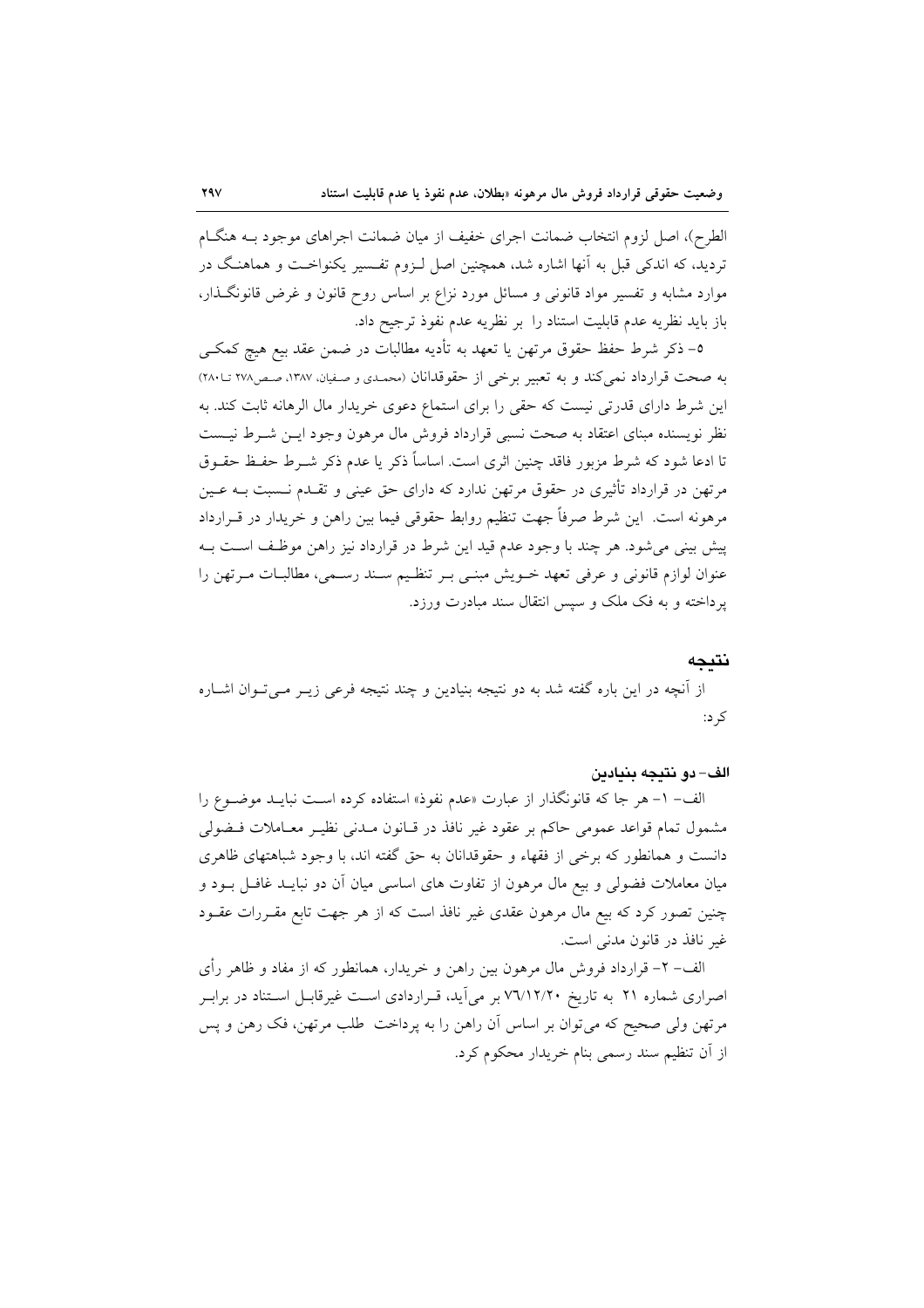الف-٣- عدم قابلیت استناد مفهومی شناخته شده در نظام حقوقی ایران است کـه از جملـه در مواد٤٠ و ١١٨ لايحه قانوني اصلاح قسمتي از قانون تجارت مصوب ١٣٤٧ مـورد اشــاره و پذیرش قانونگذار گرفته است. بنا بر این از توصیف قـرارداد فـروش مـال مرهونــه بــه عنــوان قراردادی غیر قابل استناد نباید شگفت زده یا حیران شد.

#### ب- نتايج فرعي

ب-١- با توجه به صحت قرارداد فيما بين راهن و خريدار، هـيچ يـک از ايـن دو شـخص حق تقاضای ابطال قرارداد را از دادگاه ندارد. دعوی ابطال قرارداد از سوی مرتهن نیـز پذیرفتـه نیست؛ چرا که عدم قابلیت استناد قرارداد حقوق وی را از تعرض مصون ً می(دارد ضمن اینکه لازمه غیرقابل استناد بودن قرارداد، بطلان آن نیست و به علاوه از بطلان و بـی اعتبــاری کامــل قرارداد هم نفعی به او نمیرسد و ً در واقع همین که راهن یا خریــدار ثالـث نتواننــد در برابــر مرتهن و اقدامات احتمالی وی به قرارداد میان خود استناد کنند برای حفظ حقوق مرتهن کافی است.

ب-۲– خریدار جاهل به رهنی بودن مبیع برخلاف خریدار عالم، به استناد مـلاک مـاده ۵۳ ق. م. كه مقر مىدارد:" انتقال عين از طرف مالك به غير موجب بطلان حق انتفـاع نمـى شـود ولی اگر منتقل الیه جاهل باشد که حق انتفاع متعلق به دیگری است اختیـار فـسخ معاملــه را خواهد داشت " حق دارد فسخ (نه ابطال) قرارداد فروش را از دادگاه بخواهد.

ب-٣- در قرارداد فروش مال مرهون خواه به تأديه و تسويه دين و فک رهن تعهد شده يا نشده باشد، خریدار حق تقاضای ابطال قرارداد را ندارد و فقط می تواند به استناد مفاد قـرارداد یا ماده ۲۲۰ قانون مدنی که هریک از طرفین را ملزم به اجرای کلیه تعهدات قراردادی، قـانونی و عرفي مي داند، الزام راهن را به تسويه دين، فك رهن و سپس تنظيم سند انتقال بخواهد.

ب-٤- با توجه به صحت قرارداد فروش بين راهن و خريدار، اعلام رد قـرارداد مزبـور از سوى مرتهن اعم از اينكه طي اظهارنامه يا حتى ضمن صدور حكم قطعي انجـام شـده باشـد، تأثیری در صحت آن ندارد و هرگاه مانع مربوط به حق مرتهن به هر شکل از بین برود، قرارداد نفوذ طبيعي خود را باز يافته و بصورت كامل قابل اجرا خواهد بود.

ب-٥- دادگاهها باید به خواسته خریدار دائر بر الزام فروشنده(راهن) به فک رهن و سـپس تنظیم سند ترتیب اثر داده و از صدور قرار عدم استماع یا رد دعوی خودداری کنند.